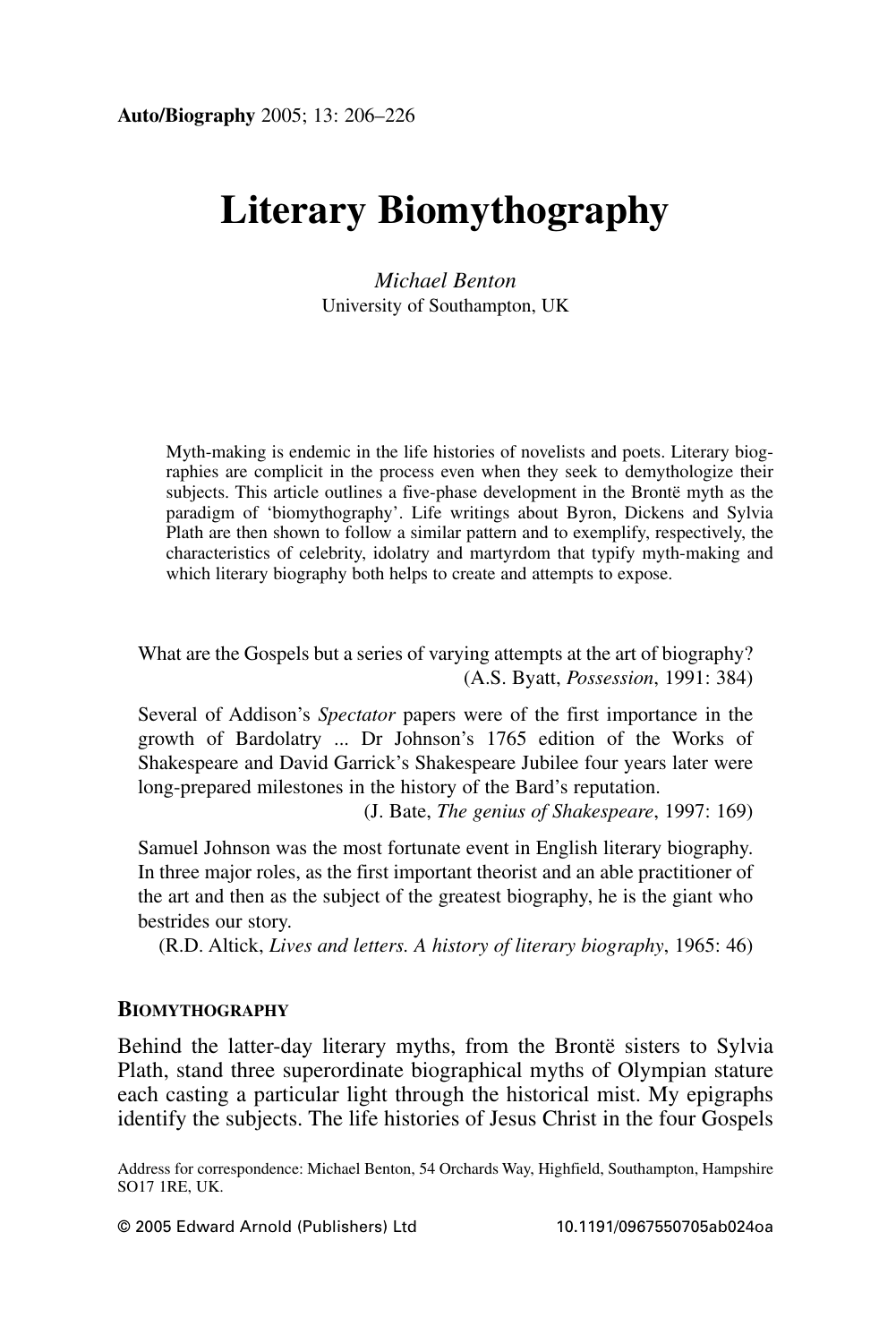emit a sense of biographical sanctity down the centuries whose diffused light infiltrates later hagiographies, shines brightly in the nineteenth century (especially haloing the head of Charlotte Brontë), and can be detected even after Strachey. Shakespeare, the invisible man, whose biographical absence makes his artistic presence even more dramatic, occupies the throne of literary idolatry. Dr Johnson, whose biographical presence in Boswell looms massively over succeeding centuries, is biography's first national celebrity author. All subsequent biographies are touched in one way or another by these enduring presences. Since literary biographies have a special concern for the life of the imagination, mythologizing plays a bigger role in this sub-genre than with other subjects. In fact, saintliness, idolatry and celebrity appear so frequently in literary biography that 'biomythography' is a more apposite term since it recognizes the role of these aspects of myth-making. It encompasses the necessary invention of self and identity by the writer, and the virtual representation of the subject by the biographer. In doing so, it alters our perceptions of the genre by acknowledging that the biographer is dealing both with historical data and with the self-projections of the author in his or her life and literature. It expresses both the elevated status of canonical writers, the sense of their remoteness from the ordinary, that whiff of otherness that implies access to magic and the supernatural; yet it reminds us also of the fact that the painstaking, historical documentation of life writing is, by its nature, incomplete and can never hope to capture the elusive 'life' without the aid of narrative imagination (Runyan, 1984: 77; Denzin, 1989: 25). It will be apparent by now that I am not using the term 'myth' in its Classical sense, nor even in its most prominent sense in literary analysis where Frye (1957) and others have seen the genres and plot patterns of many works of literature as representations of basic mythic paradigms. I use 'myth' in the colloquial sense to mean notions that either lack a factual basis, or have evolved and left it behind. The questions I want to ask are the following:

- How are 'biomyths' formed within our literary culture in a genre  $\bullet$ where facts are supposed to be preeminent?
- What roles do saintliness, idolarry and celebrity play in their creation?
- In its efforts to deconstruct literary myths is modern biography free  $\bullet$ from perpetuating them?

Presently, I take Byron, Dickens and Sylvia Plath as examples of celebrity, idolatry and saintliness but, first, I need to consider what are the phases of biographical myth-making with which modern biographers are faced. Recent biographies of the Brontës (Barker, 1994; Gordon, 1994; Miller, 2001) illuminate this issue and suggest the paradigm for the process of myth-making.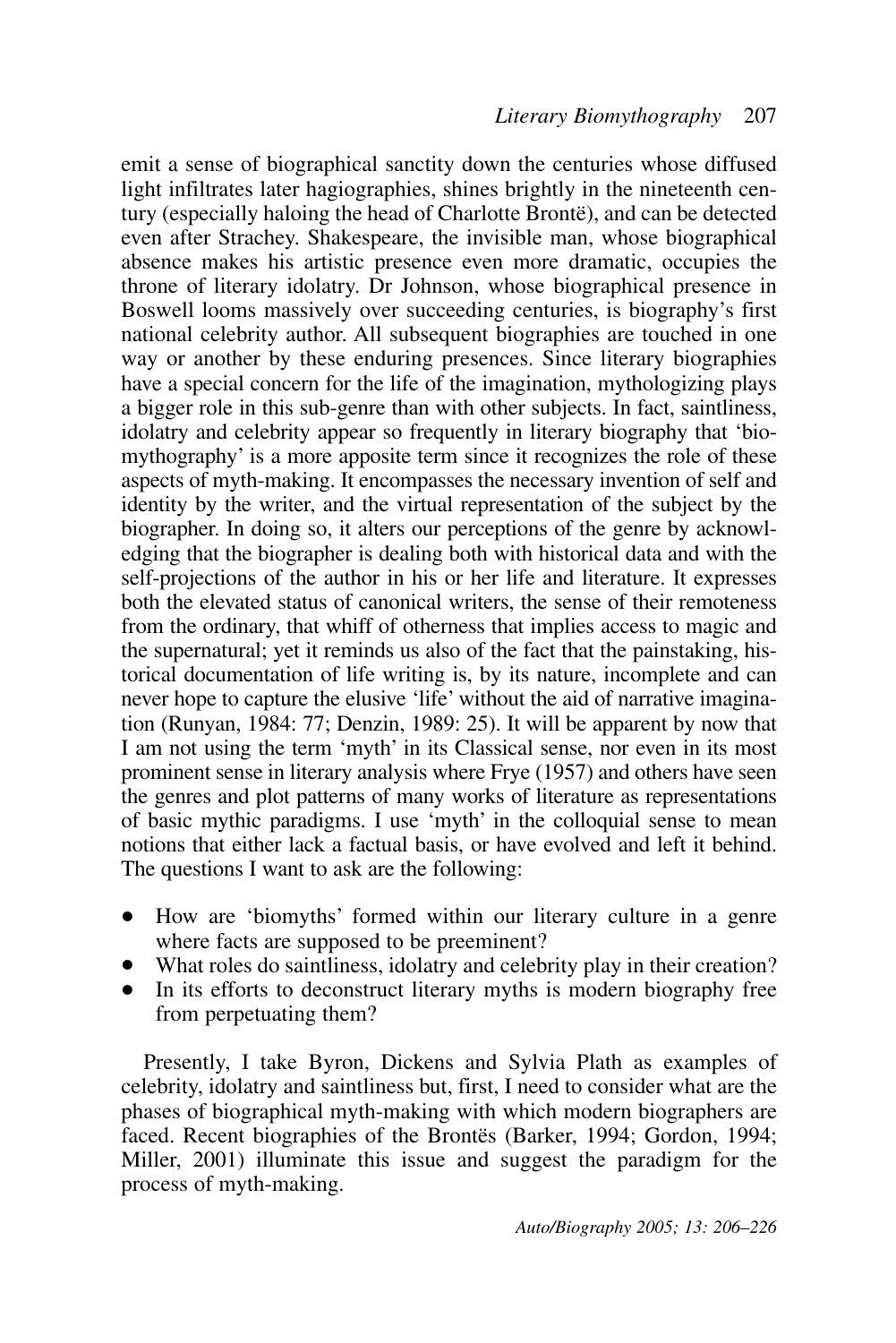#### **MYTH-MAKING: THE BRONTË PARADIGM**

Five overlapping phases can be distinguished in the biomythography of the Brontës:

# 1 Facts: selection and 'spin'

Mrs Gaskell, like any biographer, had her own agenda. Her concern was to select and edit her data to present Charlotte as both a martyr to duty and a writer blessed with extraordinary talents. She elides the two cleverly, seeing Charlotte as one who 'must not hide her gift in a napkin; it was meant for the use and service of others' (Gaskell, 1975: 334). Literary genius, domestic duty and Christian principles are all blended in this phrasing; it catches in miniature the 'spin' that Mrs Gaskell gives throughout the Life, one which enables her to offset any criticism of her subject's supposed 'coarseness' (that very unsaintly term used by Victorian critics to describe anything they considered unfeminine and improper) (e.g., Gaskell, 1975: 335, 495–96) with a compensating image of the dutiful vicar's daughter. Exhibiting the skills of any present-day 'spin doctor', she has the cunning both to overstate and understate her case as required. Hence, in protecting the respectability of Charlotte and her sisters, she is prepared to all but deny them their imaginative capacities. 'Thoughtless critics ... who have objected to the representation of coarseness', she argues, 'should learn that, not from the imagination – not from internal conception – but from the hard, cruel facts, pressed down, by external life, upon their very senses, for long months and years together, did they write out what they saw, obeying the stern dictates of their consciences' (Gaskell, 1975: 335). This has the doubly curious effect of belittling the Brontës' imaginative powers and stressing the confessional nature of their fictions, as if the autobiographical explanation would deflate rather than exacerbate criticism – an oddly overplayed defence for a fellow novelist to mount. Conversely, she underplays the central and contentious issue in the Brontë story of Charlotte's relationship with Constantin Heger. Charlotte's strong affection for Monsieur Heger and her fictional portrayals of him and his wife in *Villette* and *The Professor* were a source of embarrassment to Mrs Gaskell, not least when she visited Brussels and Mdm. Heger refused to see her. Her technique is to understate the coolness that developed between Charlotte and Mdm. Heger and to explain the 'silent estrangement' between the two women in terms of religious differences (Gaskell, 1975: 263–64). Not only does the biographical process begin from inherently unreliable sources (partial evidence, uncertain memories, letters slanted towards their recipients) but the facts are soon spinning in the imagination of the biographer with her own agenda. Well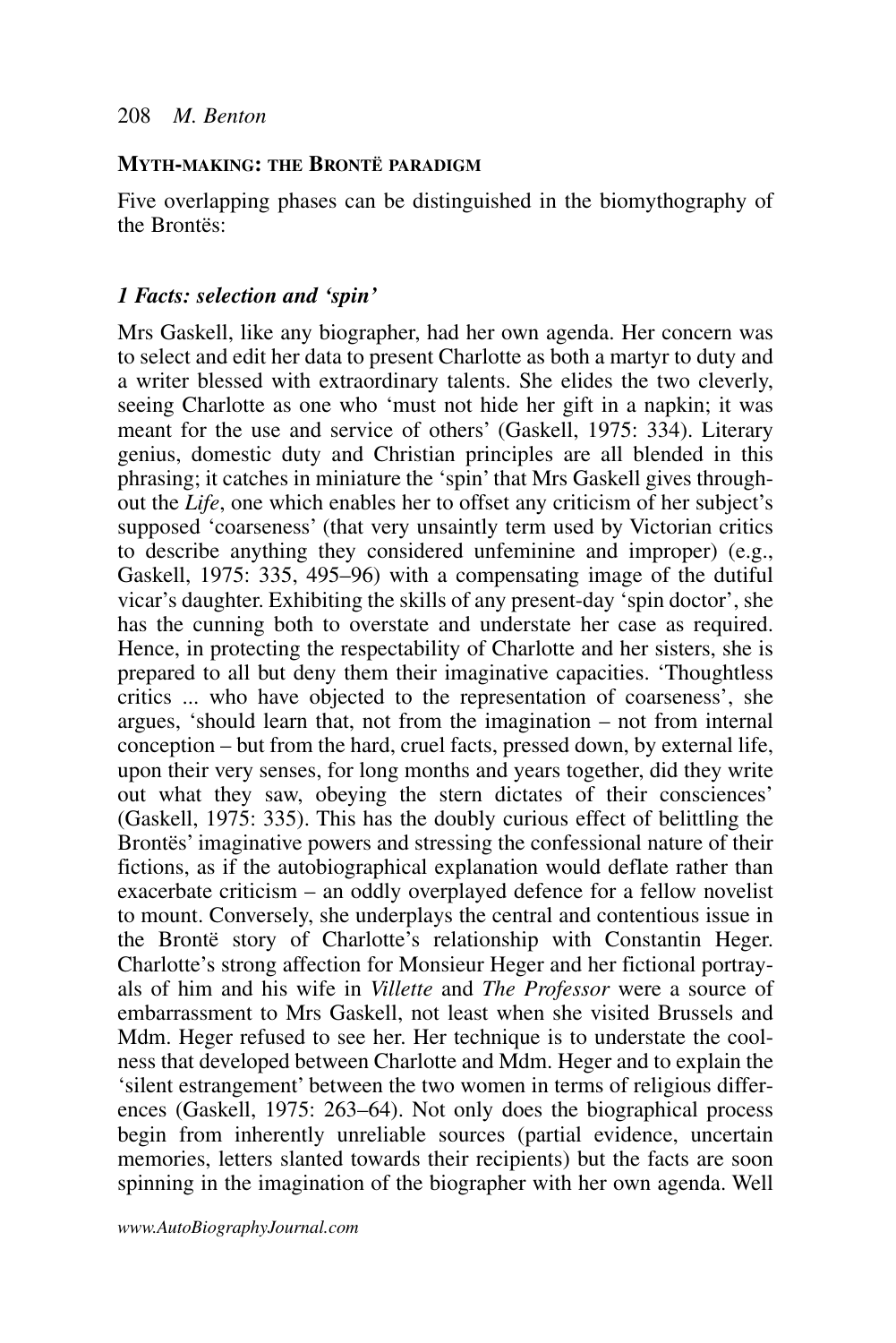might Mrs Gaskell say: 'And I never did write a biography, and I don't know how to set about it; you see you have to be accurate and keep to facts; a most difficult thing for a writer of fiction' (Gaskell in Uglow, 1999: 397).

## 2 Fact into fiction

The fictionalizing of the Brontës' lives took a variety of forms, three in particular: factual sisters promoted themselves as fictional brothers in the pseudonyms they adopted in an effort to protect themselves from the male chauvinist prejudices of publishers and reviewers; the use of their own lives as the imaginative source for their novels; and the images that two novelists, Charlotte and Mrs Gaskell, ostensibly writing biographically, created of the three sisters. The gender issue came to a head with the famous incident, recounted by Mrs Gaskell and subsequent biographers, of Charlotte and Anne setting out in a thunderstorm, travelling to London overnight, and revealing their true identities to Charlotte's publisher, George Smith. Charlotte gave her own account in a letter to Mary Taylor on 4 September 1848; George Smith gave his over 50 years later in his Memoir of 1902. Biography soon set to work, fictionalizing the incident in different ways. It had been interpolated by Mrs Gaskell (Gaskell, 1975: 345–47) and, among many others, has been depicted and evaluated (Barker, 1994: 557–60), and imaginatively dramatised (Gordon, 1994:  $167-68$ ). The seven major novels also make their contribution by showing heroines in adversity, none more so than Charlotte's last and most autobiographical work, Villette, 'the last ... of the writer's fictional attempts to come to terms with her own loveless existence' (Gilbert and Gubar, 1979: 399–400). Lucy Snowe is but one of the many representations of the educated, single woman in the restricted, and emotionally deprived role of governess/teacher that recur in the Brontës' works. And, of course, both Charlotte and Mrs Gaskell had the motive and the talent to fictionalize when writing biography: Charlotte in her 'Biographical Notice of Ellis and Acton Bell' and 'Preface' to Emily's novel, creating images of unworldly, isolated young women living intimately amidst both the rough vulgarities and romantic beauties of Nature; and Mrs Gaskell portraying Charlotte the lonely suffering woman rather than Currer Bell the successful novelist.

# 3 Fiction into myth

The transition from fiction into myth is characterized by two particular features: the romanticizing of Haworth, the Parsonage, and the surrounding moors as an isolated, lonely setting against which these three mythic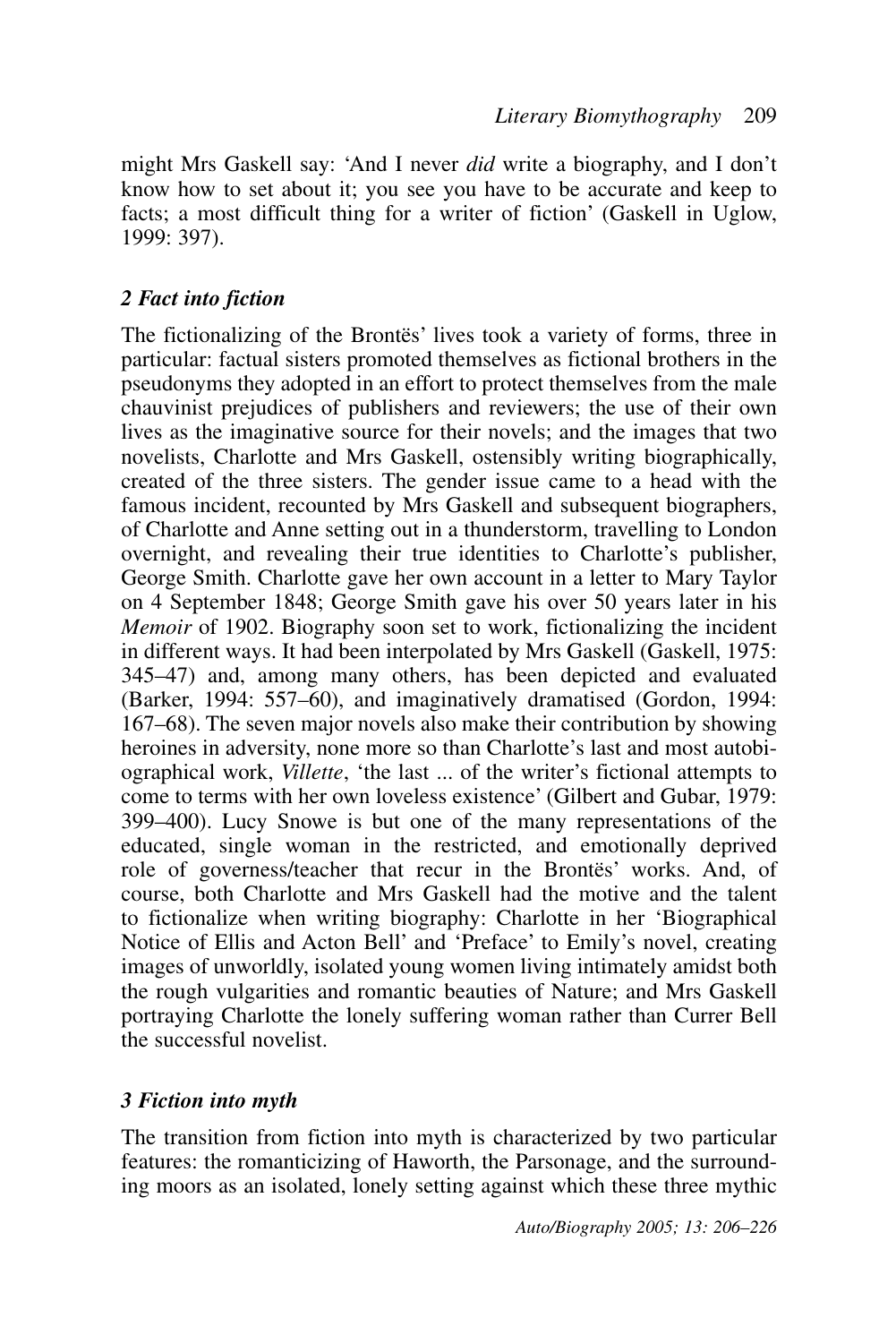figures could enact their solitary tragedy with the stoicism of Greek drama; and the tendency to use the characters in the seven novels to bolster the stereotypical images of the three sisters.

Haworth and the Parsonage are presented as a setting from a singularly gloomy fairy tale in Mrs Gaskell's Life. The latter is 'a dreary, dreary place literally *paved* with rain-blackened tombstones' and occupied by an old man 'brooding like a Ghoul over the graves' who 'hardly looked human'. Charlotte is placed in this setting: 'Miss Brontë put me so in mind of her own "Jane Eyre" ... there was something touching in the sight of that little creature entombed in such a place, and moving about herself like a spirit' (Gaskell, 1975: 429–31). Charlotte is here depicted as moving from fact to fiction to being 'like a spirit' from myth all within one brief paragraph.

Beyond the Vicarage and the village lies the wider mythic landscape of Wuthering Heights, created by Emily and deliberately mythologized by Charlotte in her 'Preface', which concludes with a paragraph of poetic prose that invests Emily's story with the qualities of Greek myth. Wuthering Heights is seen as a stone book, coming into being through an irresistible creative power that hews a gigantic statue from the granite rocks on the moors around Haworth (Currer Bell, 'Preface',  $1965:41$ .

And what of the characters of the 'three weird sisters', in Ted Hughes's unkind phrase, who are situated on the 'blasted heath' above Haworth? It is ironic that, though the Brontë sisters created complex characters in their stories, they themselves became fixed into stereotypes in their own life story: Charlotte as the long-suffering victim of duty; Emily as the wild child of genius; Anne as the quiet, conventional one who conforms to the demands of society and religion (Barker, 1994: xvii). So strong has the imagery of this landscape with figures become that the combination of biographical documentation and literary power has produced myths that seem endlessly adaptable. They can be shaped into our preferred likeness. Hence, to the respectable, the Brontës are decent, well-behaved, properly brought-up, conventional young women; to the religious, they are icons of piety; to romantics, tragic heroines in a wild landscape; to realists, spinsters of modest means and limited opportunities, reliant upon their own resources; to feminists, symbols of Everywoman struggling for freedom against the restrictions of a patriarchal society.

The malleability of myths is the key to their real nature: they evolve with the character of a living organism, and they adapt to the sub-cultures which they inhabit. What might seem like a sequence of discrete phases turn out to be loosely linked, unpredictable developments that spread like a cultural virus. The next phase accelerates this process.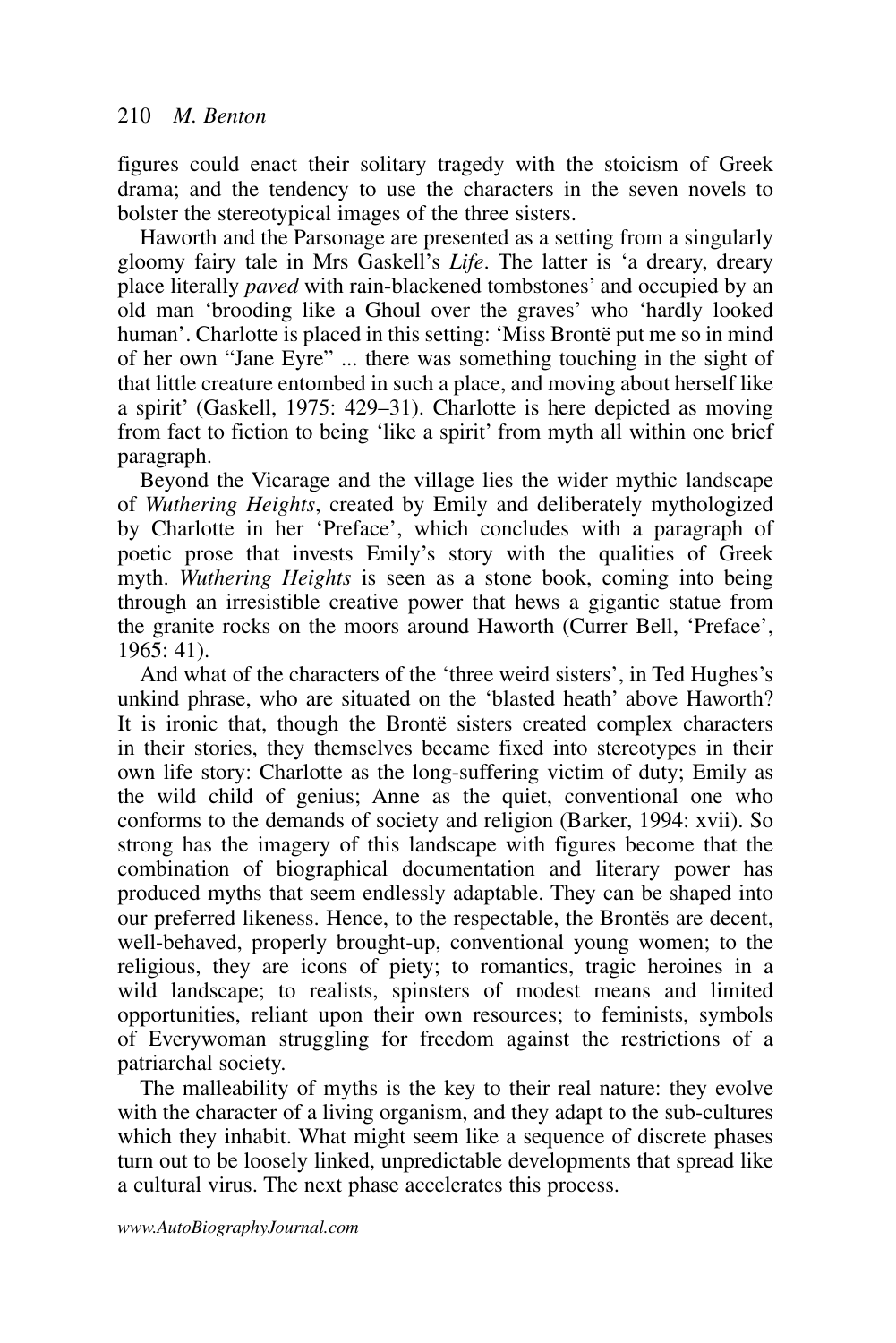# 4 Myth into 'faction'

'Factions' in the world of journalism and television are stories with a basis in fact but embellished with invented elements. The Brontë myth has been repeatedly appropriated in this way in our culture. Charlotte has become the iconic figurehead, Haworth the shrine (Miller, 2001: 106). Factions in different media have proliferated: ballets, plays, romantic fictions, Hollywood blockbusters, TV films ... Spielberg is due in on the act with a new film, *Brontë*. All this serves to detach the Brontës from factual biography and to give them new lives as fictional characters. The job of the modern biographer is to demythologize this process, knowing, even as the attempt is made, that it is in the nature of the organism to reconstitute itself

# 5 Demythologizing the Brontës

Virginia Woolf famously described the aim of biography as the effort to unite the 'granite-like' solidity of verifiable evidence with the 'rainbowlike' intangibility of personality (Woolf, 1967: 229). Barker's monumental biography, *The Brontës* (1994), certainly provides solid evidence, emphasizes context and historicity, and counters the myth with exhaustive data on the family and the wider community. Gordon (1994) probes the interior emotional life of her subject, representing Charlotte as driven by a passion for words – for exploring in the language of her fictions the nature and role of women. She leaves the granite to Barker and seeks the rainbow, conscious no doubt that the search for such an end is illusory. Miller (2001) situates the Brontës' works and family history in the larger context of cultural myth-making. She is alert to her own potential vulnerability, admitting that her background as a literary critic may be perceived as giving a distorting slant to her study. All three confront the myth that Mrs Gaskell released. Barker is blunt:

The portrayal of Charlotte as the martyred heroine of a tragic life, driven by duty and stoically enduring her fate, served its purpose at the time. Charlotte's wicked sense of humour, her sarcasm, her childhood joie de vivre which enlivens the juvenalia, are completely ignored. So, too, are her prejudices, her unpleasant habit of always seeing the worst in people, her bossiness against which her sisters rebelled, her flirtations with William Weightman and George Smith and her traumatic love for Monsieur Heger. What remains may be a more perfect human being, but it was not Charlotte Brontë.

(Barker, 1994: 829)

Gordon is succinct: 'Mrs Gaskell tells a coherent story ... a lasting imaginative truth based on a selection of facts' (Gordon, 1994: 329), a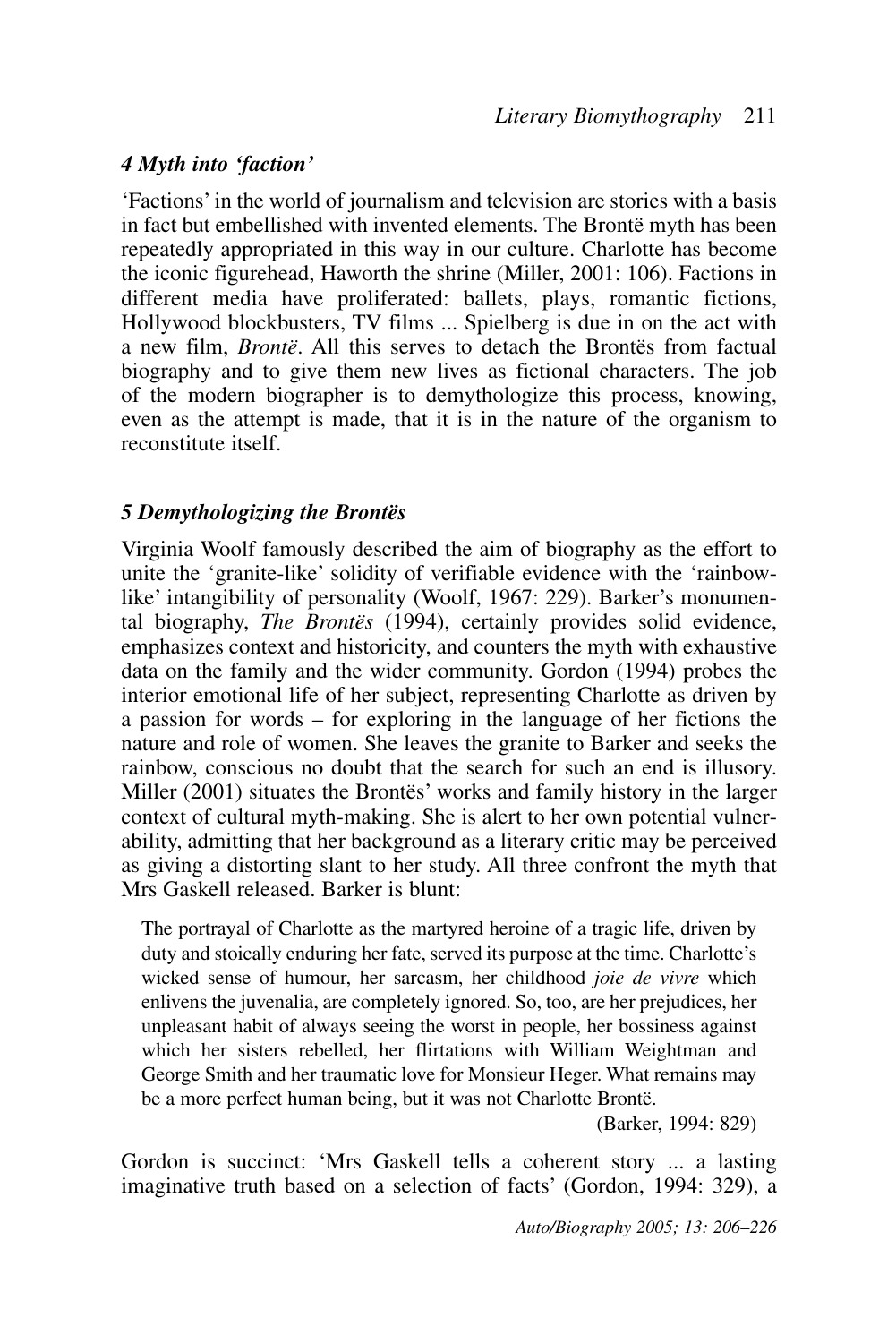description that simultaneously both hints at Gaskell's particular mythologizing and offers a general definition of biography. Miller (2001: 169) is subtle. She acknowledges the advances in modern scholarship but reminds us that every biography remains a provisional statement, a child of its time. Each generation reconceives the Brontës in its own terms, tells 'their story from a new perspective'. Neither heavy data nor imaginative insight will abolish myth-making; indeed, their combined power ensures its continuance

Three distinctive approaches reflecting three preoccupations of current literary biography: the fashion for no-stone-unturned research and biographies with massive documentation; the wish to identify the springs of the creative impulse and their workings in art; and the impetus towards metabiography – the search for transferable principles in the studies of particular authors. The paradox of this whole process through its various phases is that the very effort of demythologizing can also lead to further mutations of the myths it attempts to explode.

The five overlapping phases of the paradigm can thus be summarized as follows:

- 1) the first biographer is commissioned, selects and establishes a factual history, giving the 'facts' a particular 'spin';
- the facts become fictionalized, typically through the writings of the  $(2)$ subject as well as those of the biographer;
- 3) the fiction, in turn, becomes mythologized as its characters and landscape become symbols;
- 4) the myth is transmuted into a variety of 'factions' in different media stories accepted as based on fact but embellished with invented elements: and
- 5) modern biographers attempt to demythologize this process by returning to primary sources.

## **VARIATIONS**

How plausible is it to generalize from the Brontë paradigm and apply it to Byron or Dickens or Sylvia Plath? Clearly, in the biomythographies of these subjects the emphases will necessarily differ from author to author: celebrity reaches new heights with Byron; it metamorphoses into idolatry with Dickens; and, given the late twentieth-century post-Christian culture, saintliness is replaced by secular martyrdom in the case of Sylvia Plath. Biography, of course, is not solely responsible for such developments but, in describing and accounting for them, it both shows a willing complicity in the processes and appears to conform to the phased pattern of biomythography discussed above. The variations which follow exemplify the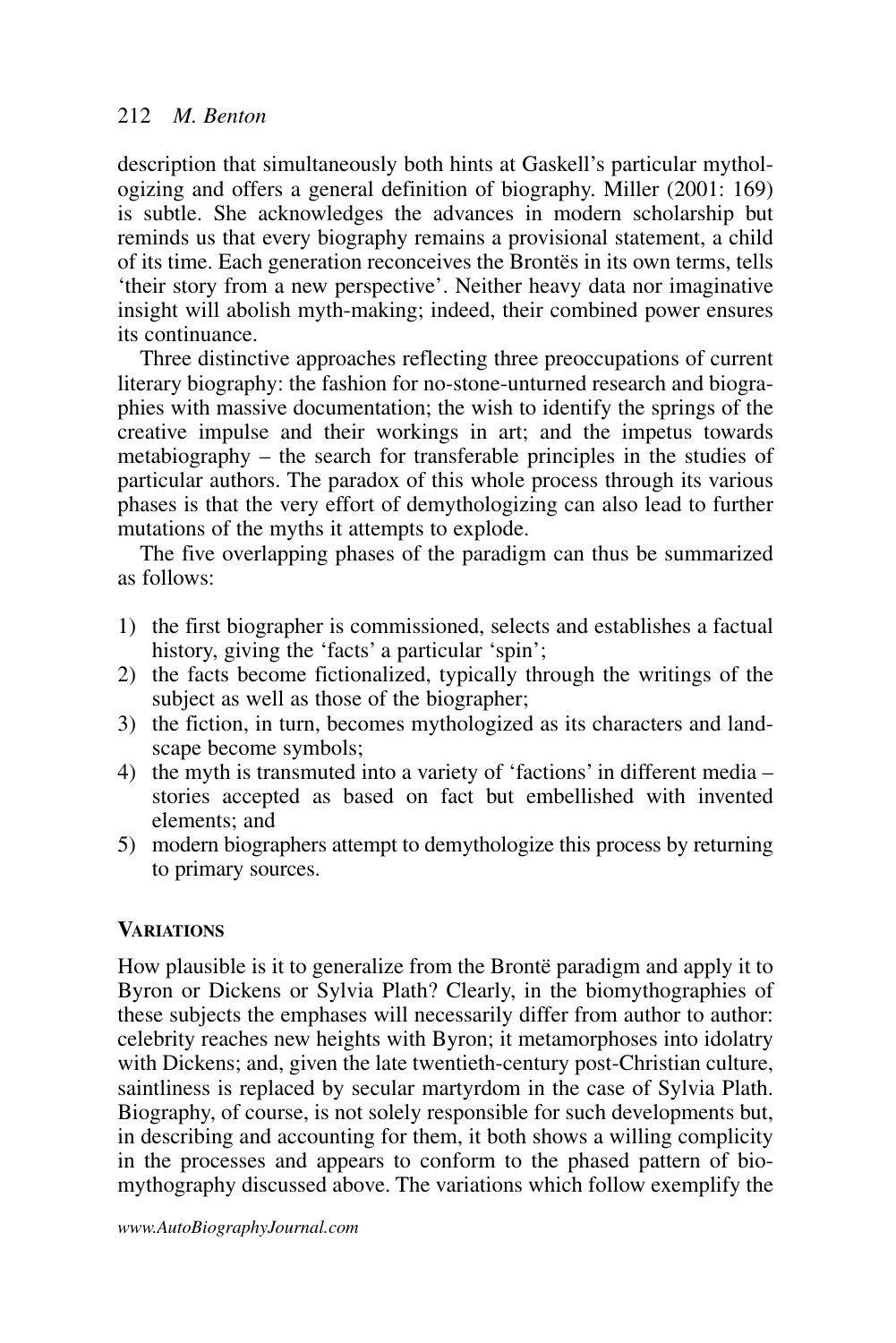three dominant themes with which I began: in each instance, the *initial* thrust towards celebrity, idolatry or martyrdom owes much to the energy and behaviour of the biographee. I introduce each with a contemporary 'snapshot'.

#### **Byron**

Here is Byron, as described by Lady Blessington:

Byron had so unquenchable a thirst for celebrity, that no means were left untried that might attain it: this frequently led to his expressing opinions totally at variance with his actions and real sentiments ... there was no sort of celebrity he did not, at some period or other, condescend to seek, and he was not over nice in the means, provided he obtained the end.

 $(MacCarthy, 2003; x)$ 

How did biography react to such a personality? From first to last, biographers have conspired, deliberately or indirectly, in the making of the Byronic myth. The phases follow the Brontë paradigm. Byron's friend and fellow poet, Thomas Moore, wrote the first authentic Life in 1830 being both helped and hindered by Byron's surviving family, friends and acquaintances (as Mrs Gaskell was in researching Charlotte Brontë). His facts were also subject to selection and 'spin': he does not – indeed, dare not at the time – deal with Byron's homosexual experiences. The fictionalization of Byron's life was self-generated, initiated in the persona of the moody, passionate, lonely wanderer who crossed Western Europe thinly disguised as Childe Harold and carried forward in the more explicitly autobiographical Don Juan. From these poems, Manfred, The Corsair and others arose the Romantic figure of  $m\hat{v}$ th – the Byronic Hero, a figure described by Macaulay as 'a man proud, moody, cynical, with defiance on his brow, and misery in his heart, a scorner of his kind, implacable in revenge, yet capable of deep and strong affection' (quoted in Christiansen, 1989: 201). As Christiansen notes, the Byronic myth mutated rapidly. It was soon compounded with over 30 biographies, memoirs and critiques published within five years of Byron's death; and, according to Holmes, the biographical tally alone now stands at over 200 (Holmes in Batchelor, 1995: 18). The shift from myth to 'faction' is described by another recent biographer who comments on 'the monster known as Byronism ... the mythologized Byron that virtually rose from his corpse at Missolonghi':

From Byron's lifetime to the present day, competing voices have invoked the poet as an idol in their own image: hero and martyr of revolutionary struggle, aristocratic aesthete and dandy, transgressive rebel of polymorphous sexuality fuelled by forbidden substances and with sulfurous whiffs of the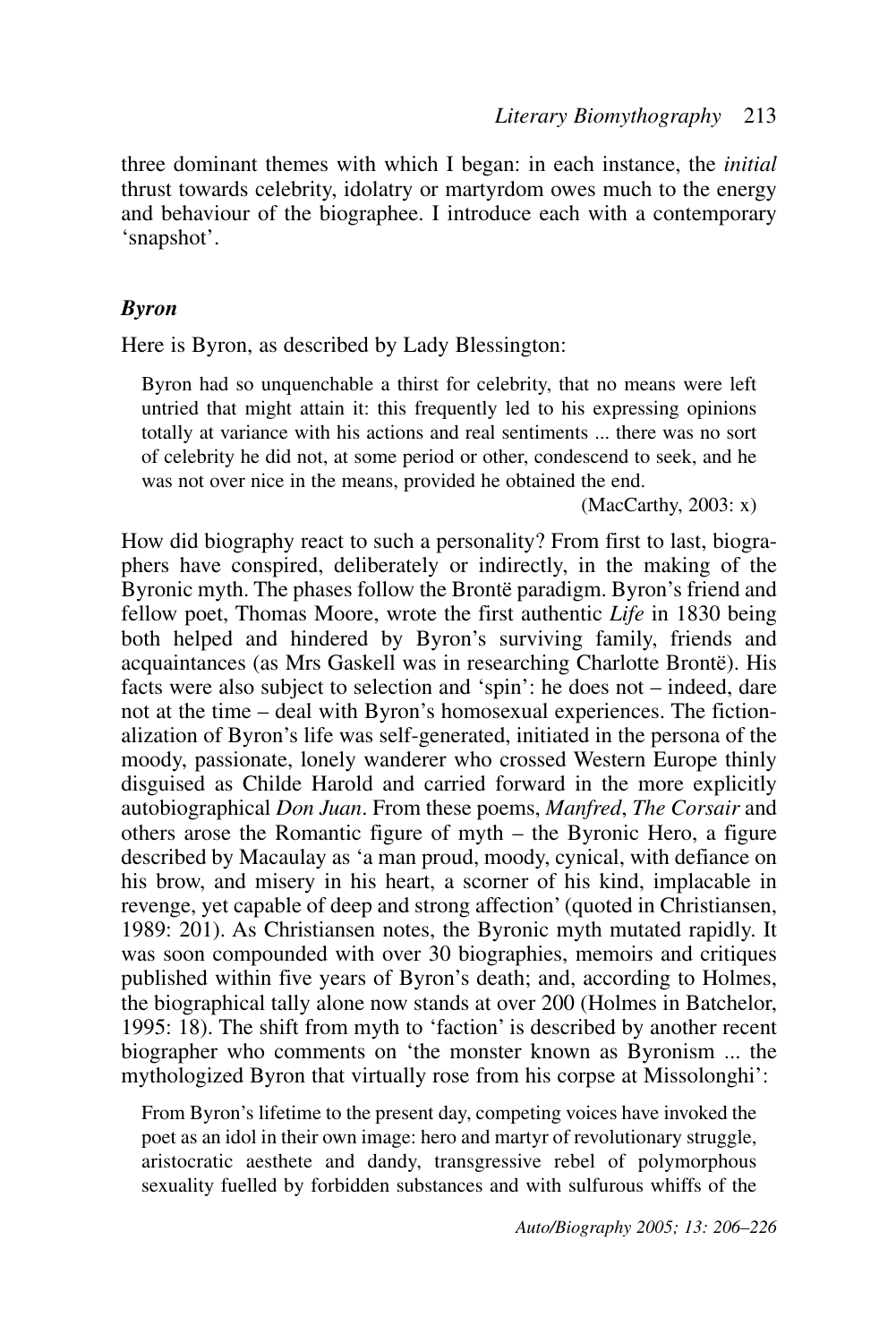Prince of Darkness swirling about him. These last mutations were recharged by rock culture's canonisation of self-destructive artists hallowed by early death: Elvis and James Dean, while 'His Satanic Majesty' Mick Jagger still pays tribute to the sneering, demonic Byron of Victorian nightmare.

(Eisler, 2000: 752)

Byron's 'posthumous life', like that of the Brontës, has been littered with relics, paintings, literary imitations, operas and musical compositions, ballets, plays, films and, of course, the inevitable 'legacy of kitsch' (Eisler, 2000: 758). There are few more formidable myths anywhere for the modern biographer to demythologize, as the exhibition 'Mad, bad and dangerous: the cult of Lord Byron' (National Portrait Gallery, 2003) demonstrated. Eisler and MacCarthy are free from the constraints imposed upon Leslie Marchand who produced the first thoroughly researched modern biography in 1957. MacCarthy comments: 'Marchand, writing at a time when homosexuality was still a criminal offence under British law, was compelled to temper his account not only of Byron's incestuous relations with his half-sister Augusta but also, more crucially, of his recurring loves for adolescent boys (MacCarthy, 2003: xii). Both these recent biographers have enjoyed a more open climate and had access to the John Murray archive so that a much fuller account of their subject emerges. Yet the myth continues to mutate. MacCarthy faces it squarely in her title and in her part headings: 'The making of a legend', 'Celebrity in exile' and 'The Byron cult'. The effort to demythologize is explicit. Yet, at the end, even she cannot resist a dramatic finale, recalling the Gothic scene in 1938, which she paints with a novelist's relish, when the Byron family vault beneath the parish church of Hucknall Torkard was re-opened. Officially, this was for archaeological reasons; unofficially, it was because the vicar wanted to see if Byron was still in his coffin! It was nearly midnight before the embalmed corpse was finally revealed, still intact and recognizable as when it was placed there 114 years earlier (MacCarthy,  $2003: 571-74$ ). On such stories myths continue to thrive

#### **Dickens**

The snapshot of Dickens is from his first American visit in 1842, taken by Edgar Johnson, following Forster's account:

... his lionization began to swell to embarrassing proportions; [Dickens was mobbed], women clinging to him while they furtively snipped bits of fur from his coat to treasure as souvenirs, and filling the passage with a soprano clamour of adulation.

(Johnson, 1986: 202-03)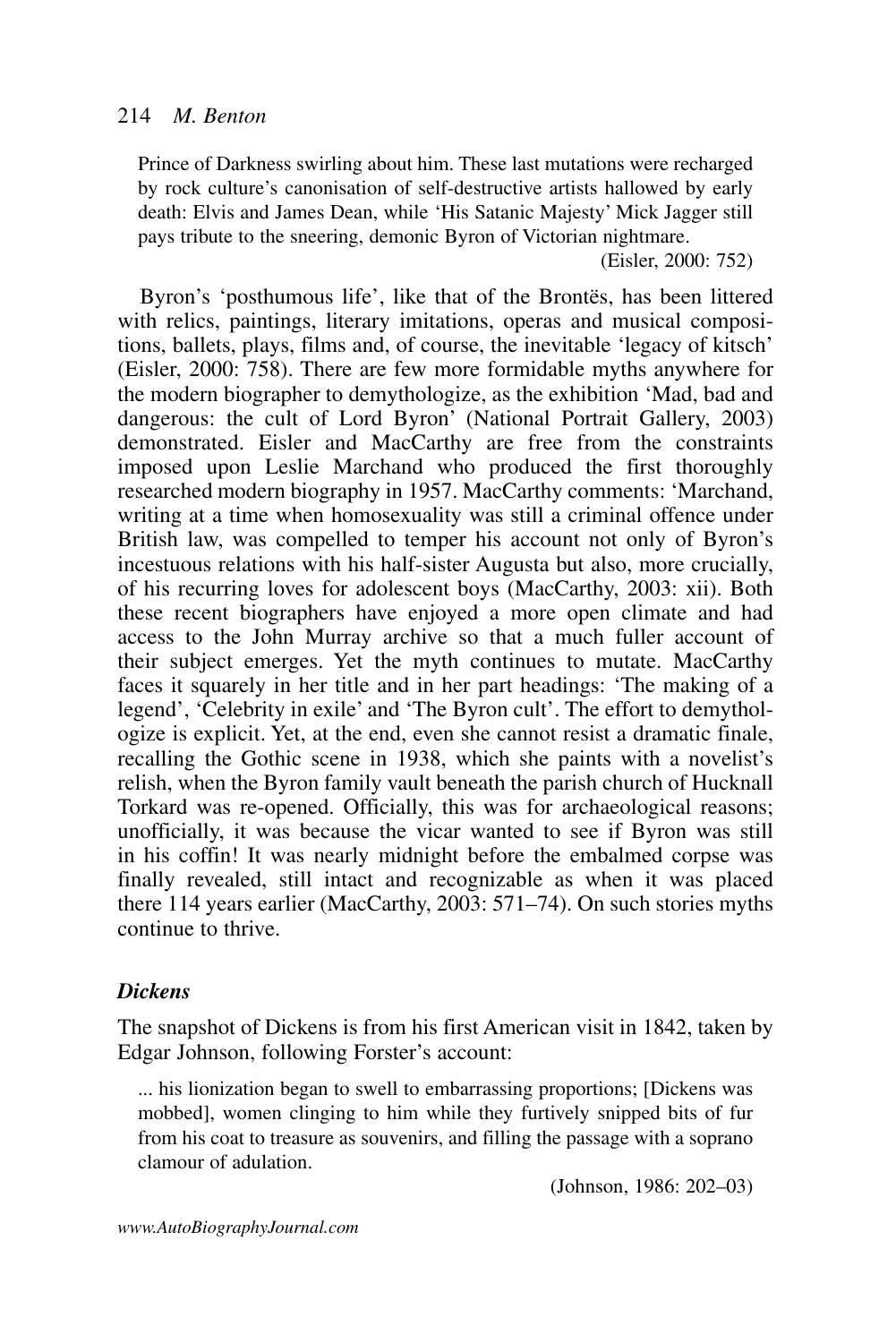Like Byron, Dickens was a celebrity at the age of 24 – Pickwick did for the novelist what Childe Harold had done for the poet (Kaplan, 1988: 82). Unlike Byron, whose fame turned into notoriety and ensured his exile in Europe, Dickens was idolized at home and feted in America. Unlike Byron, too, whose celebrity was primarily focused in the upper classes with knowledge of his life and works, Dickens spoke to and for a mass audience. Chesterton was not alone in elevating Dickens into a god: 'He approached the people like a deity and poured out his riches and his blood' (Chesterton, 1975: 77). Johnson makes the specific link with Bardolatry and concludes that Dickens alone among English novelists can stand with Shakespeare (Johnson, 1986: 570).

The pattern of Dickens's biomythography is the familiar one, but there are some significant variations. Both Dickens and Forster knew from an early stage that the latter would be his biographer. Forster as Dickens's closest friend had unparallelled access to data and personal knowledge of his subject over a period of 33 years. But the 'spin' here, while different in substance from Mrs Gaskell's on Charlotte Brontë, is typically Victorian. Forster gives a minimalist account of Dickens's separation from his wife, omits Mrs Dickens and Nelly Ternan from the biography altogether, and elects not to draw upon his own unrivalled store of personal reminiscences but upon public documents which he then destroyed. There is no conspiracy here but there are elements of collusion which censor the facts and then 'spin' them to create the image of a life that is suitable for public veneration.

The fictionalization of the facts of his life was Dickens's own. Dickens called David Copperfield his 'favourite child' (Preface to 1867 edition). This is the novel where Dickens shows his skill in blending truth and fiction (Kaplan, 1988: 245). This 'interweaving', as he called it, occurs most powerfully in his two first-person *Bildungsromane* (the other being *Great Expectations*) and is also reflected in the rich variety of his characters many of whom are based upon real people.

The shift from fiction to myth is easily effected from this basis that Dickens himself created; and biography is implicated. Kaplan, more than any other modern biographer, interprets Dickens's life and works in mythic terms, seeing *David Copperfield* as Dickens's transformation of 'his private memories and his emotional life into a public myth about himself<sup>3</sup> (Kaplan, 1988: 249). Dickens not only transforms himself and others; he also initiates a topographical myth that biographers right down to Peter Ackroyd have helped to develop: Dickens's London vies with Hardy's Wessex and Wordsworth's Lake District as one of the prime sites in the literary biomythography of Britain. The starkest evidence of myth detaching itself from fiction is the small, half-timbered house in Portsmouth Street, off Kingsway which still claims to be The Old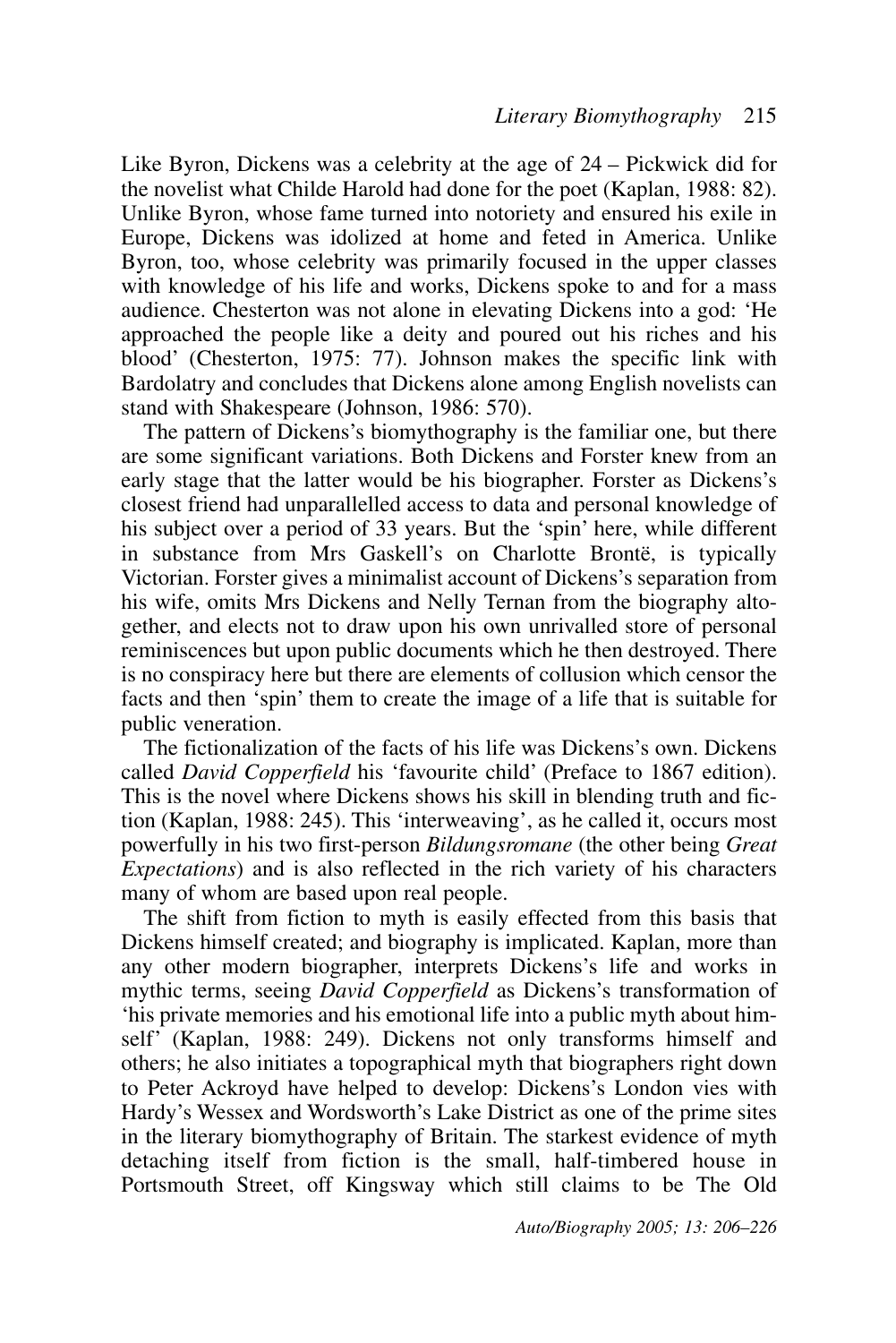Curiosity Shop, even though Dickens made it clear that his shop no longer existed.

This fake has been photographed countless times, appeared in TV documentaries and is a seemingly permanent symbol of the factions that have been derived from Dickens's life and works. Plays and films are endlessly recycled and reworked every decade, testimony not only to the power of the Dickensian myth within our culture but to the singular affinity that both his life and works have with theatre.

There was much for the biographers of the late twentieth century to demythologize. Two examples must serve to show how biographers have, in fact, re-mythologized Dickens's story. The first is Dickens's relationship with Nelly Ternan. The modern biographer's task is to establish its nature with hard evidence; but, when the evidence is merely circumstantial, there is ample scope for further myths to flourish. Was Nelly Ternan Dickens's mistress? Edgar Johnson (1986: 500) judges it as 'not unlikely'; Kaplan (1988: 410) says it is 'likely'; Ackroyd (1999: 967) disagrees and says that 'it seems inconceivable that theirs was in any sense a "consummated" affair', and he suggests that their relationship was an acting out of one of Dickens's most enduring fictional fantasies; that of 'sexless marriage with a young idealised virgin'. So much for Dickens's biographers; what of Nelly Ternan's? Claire Tomalin suggests two narratives for the years  $1861-65$ , one which accounts for Nelly's time in France by the need for secrecy over her pregnancy with Dickens's child; the other which sees this foreign travel as just part of the education which Dickens had supported for her and her family for some years (Tomalin, 1991: 147–49). In her final chapter, 'Myths and morals', she comes off the fence and suggests, on balance, that it seems most likely that Nelly was Dickens's lover and mistress (Tomalin, 1991: 261). Yet, even then, there is a postscript. Tomalin adds a final few pages on 'The death of Dickens' with fascinating fresh evidence that she received only in 1990/91 that Dickens did not die at Gads Hill as Georgina and Forster testified but at the house he rented for Nelly in Peckham some 25 miles away. With the same sense of fictional freedom that MacCarthy shows in her description of the opening of Byron's tomb, Tomalin constructs a dramatic 3-hour journey for Nelly and her dying lover in a closed carriage drawn by two horses in order to get him home for a decent, respectable death in his own dining room (Tomalin, 1991: 277–79). New evidence or new myth? Biomythography feeds on doubt.

The second example is Ackroyd's *Dickens* (1990/1999). It is long (1200) pages), exhaustively researched, and innovative. Written by a novelist on a novelist, its one-word title signals its focus on the complexities of character, with all the contradictions that Dickens's restless energy entailed. It also interprets the art of literary biography afresh. Some common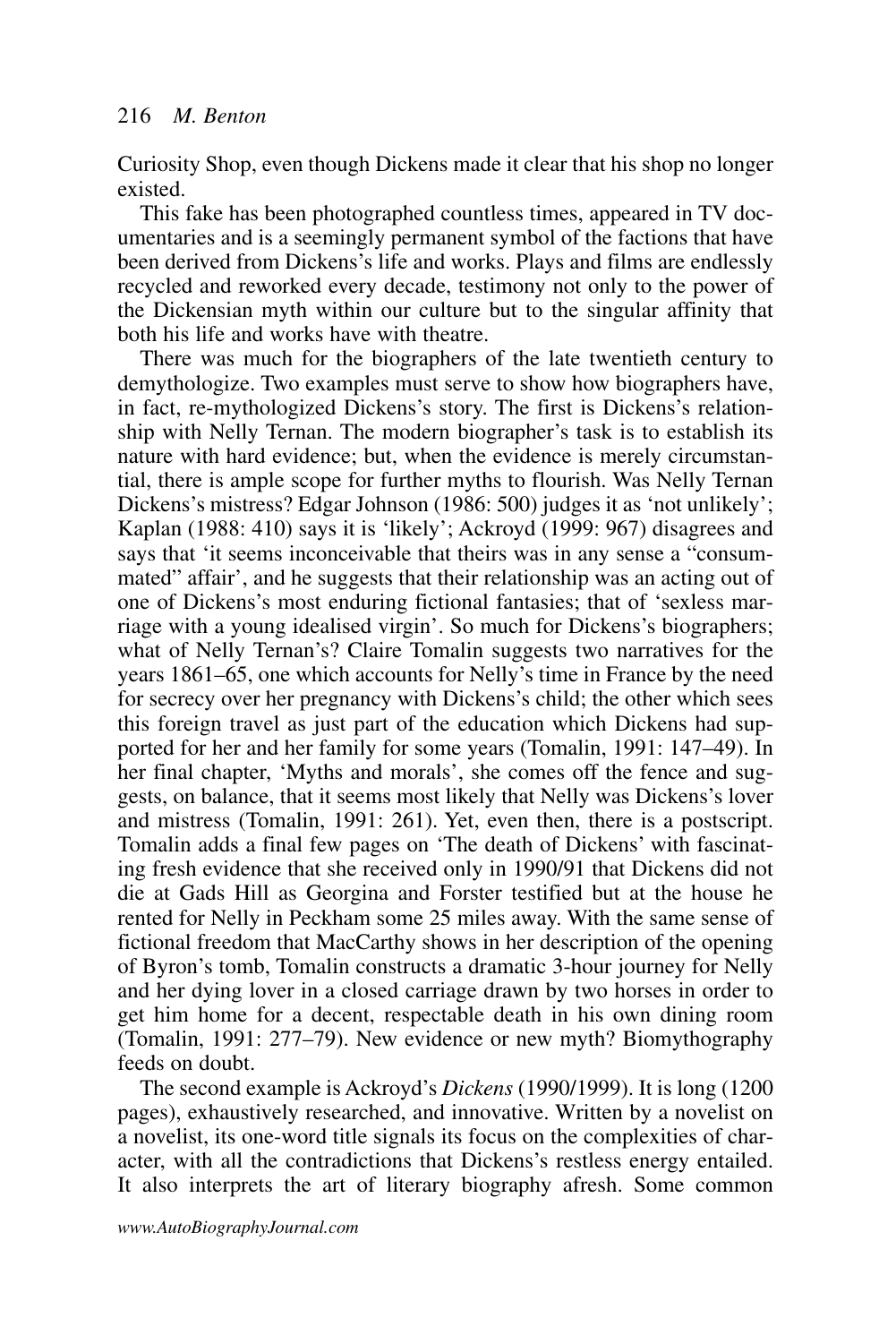biographical conventions are not observed: there are no chapter titles, no part divisions, no running heads with dates. The flow of life seems to be Ackroyd's aim. Nor is his Dickens allowed the comfort of historical distance. In the fifth of the seven imaginative interludes scattered through the book, Ackroyd takes part in a dramatized conversation with the novelist in the Geffrye Museum (Ackroyd, 1999: 793–96), which turns on the issue of biography and fiction as means of understanding the self. In the course of some polite fencing between the biographer and his subject, the fictional Dickens bursts out with, 'Oh, biographers! Biographers are simply novelists without imagination!' After a few more probes at his subject's identity, which Dickens counters with the remark: 'Are you saying that I live in a world of my own devising?', Ackroyd throws in the towel and replies: 'Actually, I don't know. I'm making all this up.' This interlude figures as a mise en abyme for the whole biography, a biography which deliberately blurs the boundaries between history and fiction. In doing so, Ackroyd in effect re-mythologizes the figure of Dickens as a man who, as he says in another interlude, 'saw reality as a reflection of his own fiction' (Ackroyd, 1999: 994).

# Sylvia Plath

The snapshot of Sylvia Plath is a self-portrait:

I have done it again. One year in every ten I manage it -

A sort of walking miracle, my skin Bright as a Nazi lampshade ...

She possesses – is possessed by – a unique skill:

Dying

Is an art, like everything else. I do it exceptionally well.

I do it so it feels like hell. I do it so it feels real. I guess you could say I've a call.

(From: 'Lady Lazarus', Ariel, 1965: 16-17)

Sylvia Plath's suicide on 11 February 1963 has provoked a 'posthumous' life' of over 40 years, a decade longer than her actual life, during which time she has achieved remarkable fame. Search the net and Google takes just 1/10th of a second to record 83,800 references under her name. Why this extraordinary interest in someone who published just one novel and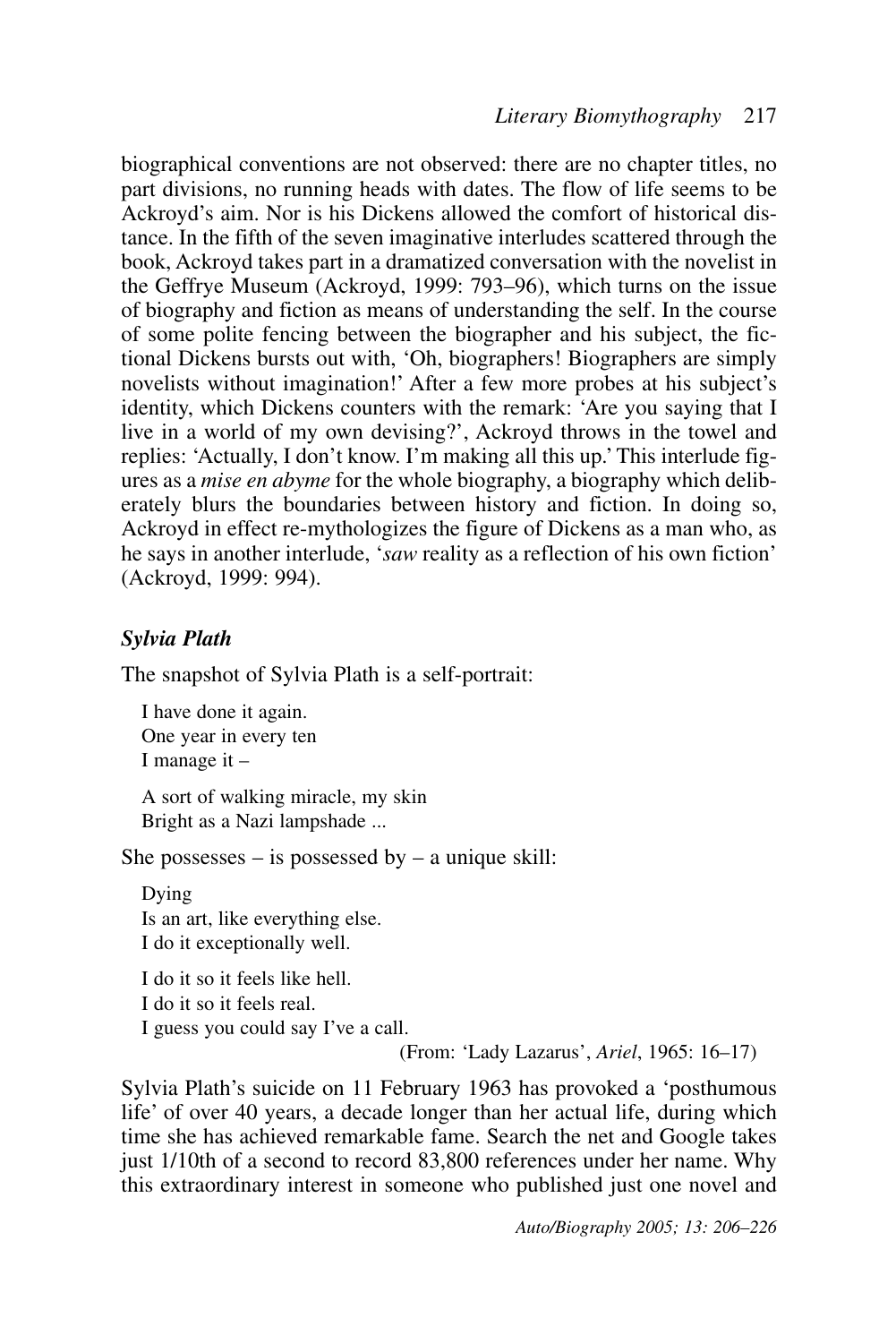one slim volume of poems during her own lifetime? Clearly, the reasons are more than literary. Here are four:

- 1) her suicide at the age of 30 by a woman whose writing was uniquely personal – writing that anatomized her own identity as daughter, wife and mother:
- 2) fascination at her marriage to an even more famous poet, Ted Hughes; their often troubled relationship and separation in 1962; and Ted Hughes's admission that one volume of Plath's Journals 'disappeared' and that he burnt her last Journal in his desire to protect their children (Hughes, 1994: 177–90; Wagner, 2001: 12);
- 3) the rigorous control that the Plath Estate, in which Ted's older sister Olwyn played a significant part, exercised over the poetry, novel, letters and journals, making any publication both legally difficult and highly protracted: and
- 4) her death at the time when the 'second wave' feminist movement was getting underway in the 1960s for which she quickly became an iconic figure.

In all, a potent mix for both myth-making and martyrdom. Biographers continue to be fascinated (Malcolm, 1995; 66) and to have a hard time making sense of it. What is pertinent here is the opportunity to observe the process of mythologizing while the pattern is mutating. Currently, we are in phase three and edging into the next, the phase of commercial and media exploitation.

The facts have been subject to distortion and 'spin' from the start. The three main sources are:

- 1) the censorship of information by the Plath Estate not even Aurelia Plath can quote from her own daughter's letters home without official approval:
- 2) the 'spin' that the first biographers put on her life where Anne Stevenson (1989) was seen as unduly influenced by Olwyn's view of Sylvia as sick, violent and self-destructive; where Paul Alexander (1991) seemed to express the fawning admiration of a Plath devotee; and where Linda Wagner-Martin (1987) could be regarded as an opportunist intent on creating a feminist icon; and
- 3) the perception of Sylvia's life that emerges from her novel, poetry, journals and letters, as well as from Hughes's writings (1994: 177–90), of her two 'warring selves': her external image, notably in her Letters home, of 'Sivvy', the happy-go-lucky success; and her private, tortured self beneath this surface which emerges in her *Journals* and in Ariel (Stevenson, 1989: 22–23, 163–65, 262). Given that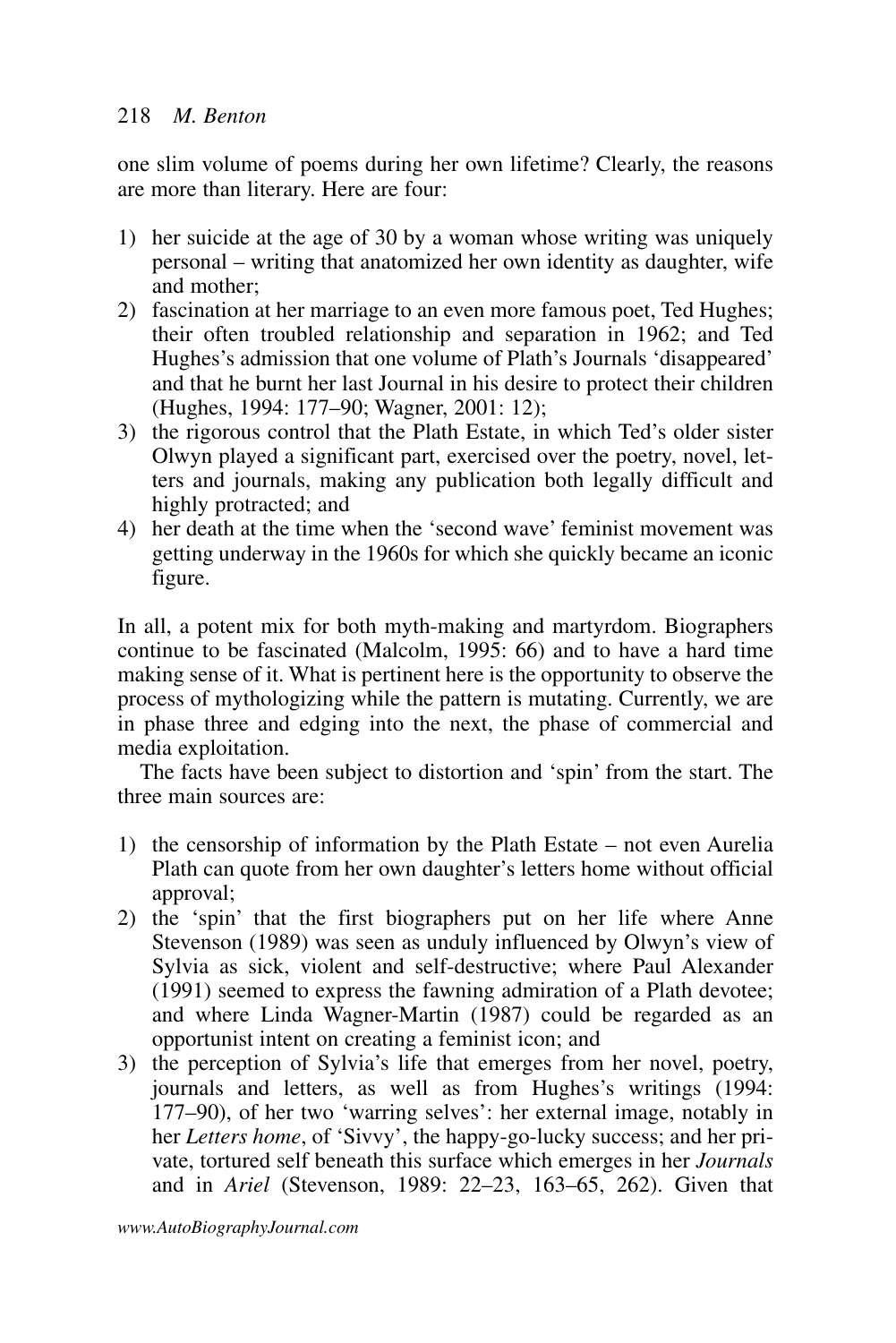her autobiographical motivation is a pervasive, deliberate search for self-knowledge and its literary representation, biographers cannot ignore its data.

The facts of her life and her descent into suicide have been fictionalized both by the two poets and by the writers of memoirs and biographies, all spinning their stories in a sophisticated game of Chinese whispers. The posthumous life was aptly described by Alvarez as 'the myth of the poet as a sacrificial victim' (Alvarez, 1974; 55); and his memoir became 'the foundation text of the Plath legend' (Malcolm, 1995: 20). The focal period is, inevitably, the end game – the six or seven months from July 1962 to her death the following February when much of Ariel was written and The Bell Jar was published. Both interrogate her own identity – fictionalizing it, symbolizing it, attacking it, celebrating it and finally destroying it. Has there ever been such a self-lacerating analysis by a writer? Identity is the subject for both the writer and the biographer. Plath's self-representation is expressed differently in the novel and the poems. Esther Greenwood's story falls into two distinct halves before and after a suicide attempt similar to the one Sylvia Plath made in 1953. It is a novel that falls somewhere between autobiographical fiction and self-administered psychotherapy (see the American publishers' comments quoted in Stevenson, 1989: 285). Biographers have responded uneasily to the challenge this poses, showing varying degrees of willingness to read the life through the fiction (Stevenson, 1989: 152; Wagner-Martin, 2003: 34; Hayman, 2003: 152).

With Sylvia Plath, self-representation is more than just fictionalizing her own experiences; she mythologizes both her life and her death. Having mythologized her mother in *The Bell Jar*, she did likewise with her father and husband in her most famous poem, 'Daddy', written like an incantation, an angry nursery rhyme chant to dispel Otto's ghost with which, in the last four stanzas, Ted Hughes becomes associated. The poem interpolates her earlier dicing with death as trying to get back to her father<sup>.</sup>

But they pulled me out of the sack, And they stuck me together with glue. And then I knew what to do. I made a model of you, A man in black with a Meinkampf look

And a love of the rack and the screw. And I said I do, I do. So daddy, I'm finally through.

(From: 'Daddy', Ariel, 1965: 56)

Auto/Biography 2005; 13: 206-226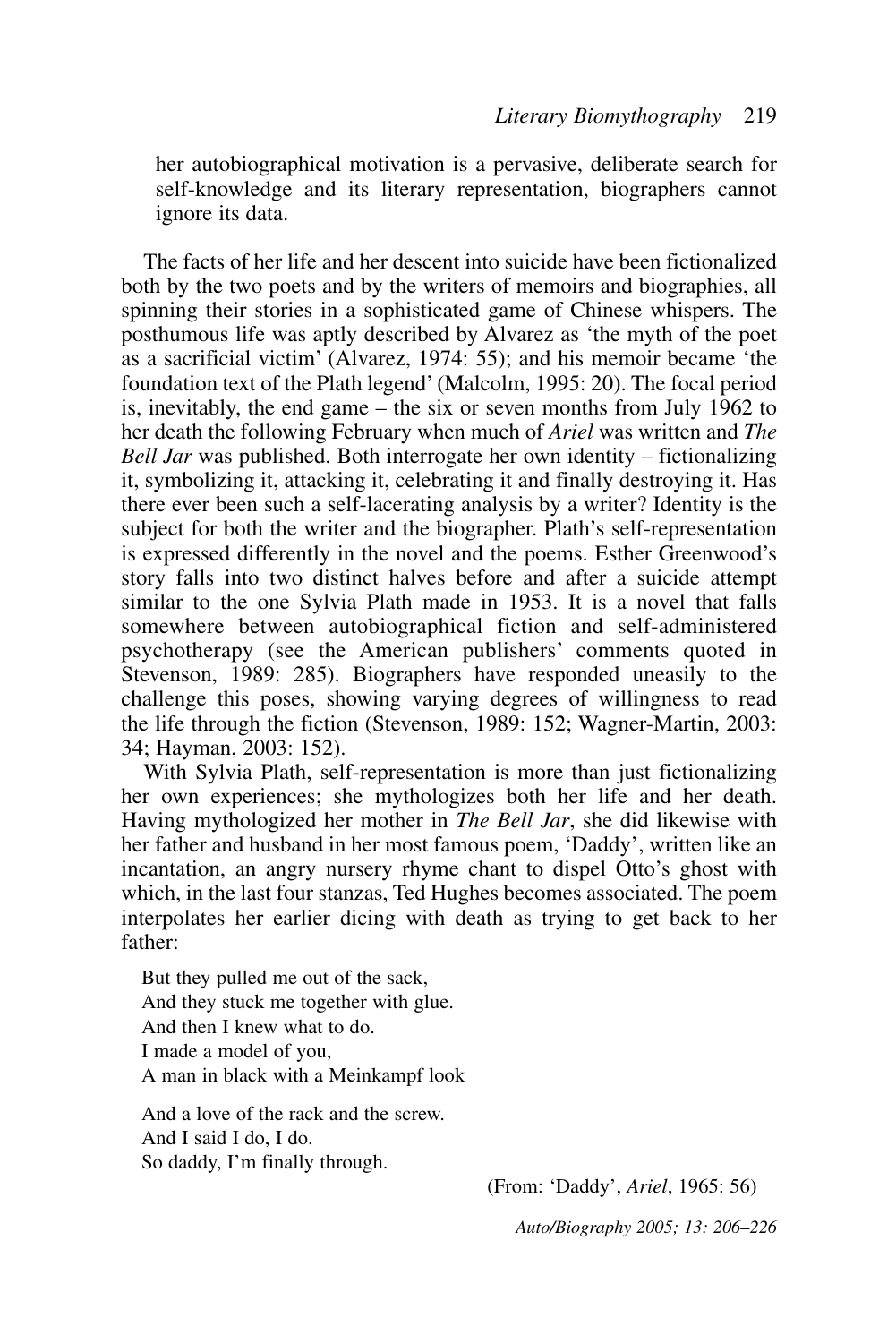Plath's own bleak comments explain the self-mythologizing.

The poem is spoken by a girl with an Electra complex. Her father died while she thought he was God. Her case is complicated by the fact that her father was also a Nazi and her mother very possibly part Jewish. In the daughter the two strains marry and paralyse each other  $-$  she has to act out the awful little allegory once over before she is free of it.

(Quoted by A. Alvarez in Newman, 1971: 65)

The vampire and Nazi imagery that pervade the poem are ways of heightening the victim-oppressor relationships she projects with her father and husband. This mythic Sylvia, engendered by the equally mythic male and female figures symbolized by Otto/Ted and Aurelia, is at the core of all her writing and most powerfully in these *Ariel* poems.

But, if the foundations of the cult and the legend were self-laid in 1963 (Hayman, 2003: 198), it took the biographers to develop the actual myth. The battle lines were sharply drawn from the start and the Plath Estate was a major combatant. Olwyn Hughes's intervention in Anne Stevenson's biography resulted in a highly unusual 'Author's Note' which (despite the singular position of the apostrophe) described the book as 'almost a work of dual authorship'; and Olwyn complained that Wagner-Martin (1987) (who according to her 'Preface' had clearly found negotiations frustrating), 'hadn't been writing a biography, but a feminist thesis on "Plath-as-the-libbers-wish-to-iconise-her" (Hayman, 2003: 207). However, Olwyn's judgement is lent some credence in the light of Wagner-Martin's diatribe 16 years later against Ted Hughes's Birthday letters - 88 poems, all but two of which are addressed to Sylvia Plath. written over a 25-year period. They give us, according to Andrew Motion, 'his [Hughes's] account of her psychic history inside a portrait of their domestic history' (*The Times*, 17 January 1998). Hughes's last act in these quasi-biographical poems, coming as they did only months before his own death from cancer, polarized opinion. Elaine Feinstein, Hughes's biographer, argues that 'These poems should be read not as self-exculpation but as a form of self-discovery. ... This whole book resonates with loss and love' (Feinstein, 2002: 265). In contrast, Wagner-Martin's account shows feminist biomythography at its most virulent and ill-considered.

Before I justify that judgement, it is worth recording that, for 30 years, Ted Hughes was abused and heckled at poetry readings; reviled on arrival in Australia with placards accusing him of being a wifemurderer; tormented by the repeated desecration of Plath's grave in Yorkshire – the letters HUGHES hacked off her name on the headstone; and vilified by feminists in print, one of whom (Robin Morgan, later the editor of  $\overline{Ms}$  magazine) published a poem, 'Arraignment', which accused Hughes of Plath's murder and threatened his dismemberment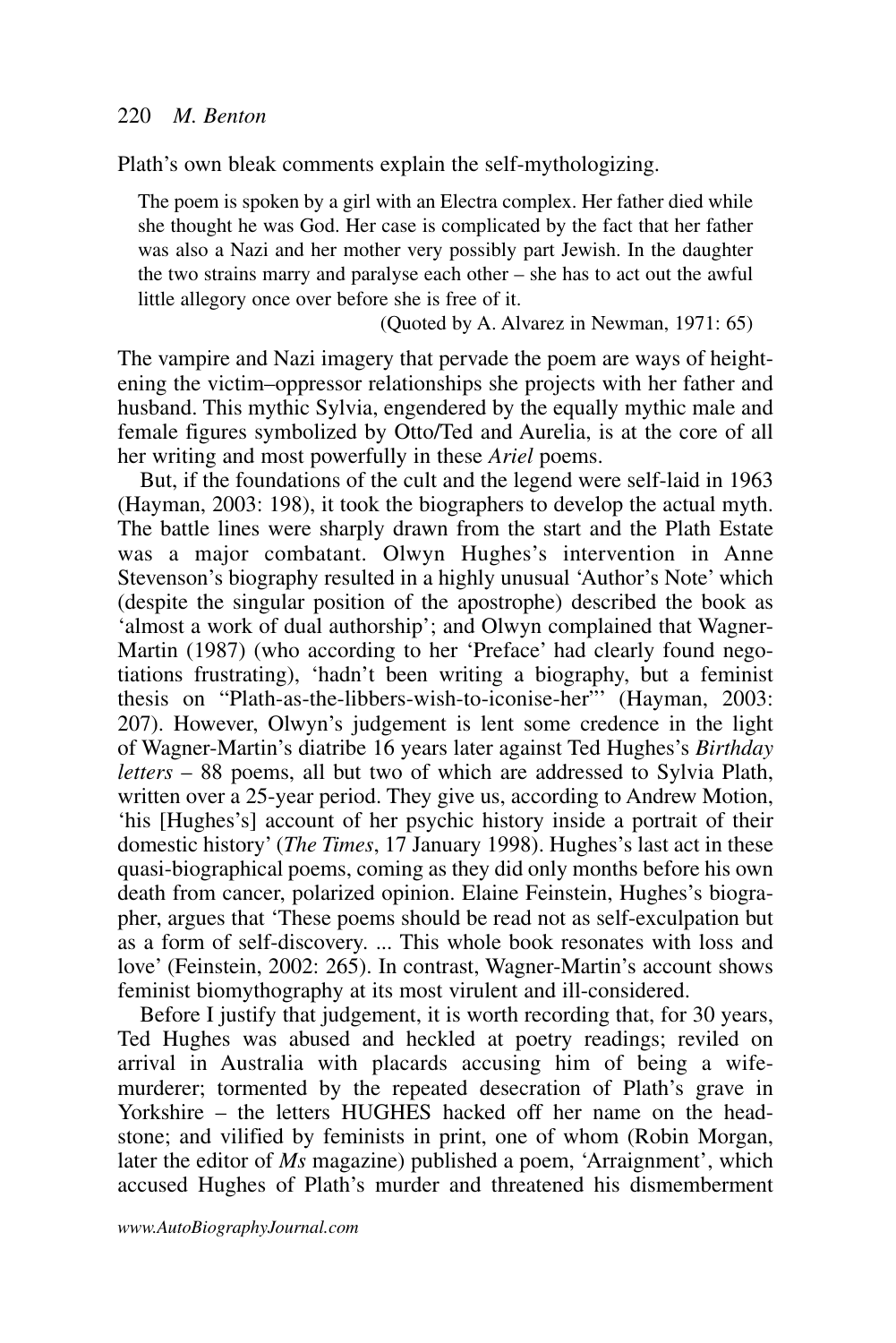(Alexander, 2003: 357–58; Wagner, 2002: 10–11). (Some myth-makers, it seems, cannot bear too much reality: it does not do to defrock a saint.) Wagner-Martin's vocabulary is less violent than Morgan's vet as unworthy as it is misguided: *Birthday letters*, she says, is 'a secret missile'; it is 'conceived to infuriate Plath readers'; it is 'an affront' which 'argued with' and set about 'the task of correcting her story'. It is 'a betrayal'; Hughes's poems 'usurp the authority of Plath's narrative; they nearly erased her voice'. The poems are mostly 'skewed'; the book is Hughes's final 'insult'; feminists (the inclusive "we" of her last paragraph) are 'angered'. Propelled by all this fury, Wagner-Martin's critical judgement spins out of control. She states: 'There are several dozen poems in which Hughes begins with a poem that readers of Plath would recognise, and then rewrites her text so that nothing sensible remains of her original work' (Wagner-Martin, 2003: 150). Apart from the distortion that Ted Hughes often begins with a Plath *poem* rather than with experiences they shared, the idea of him rewriting her text and obliterating hers in the process is bizarre. Both remain available – the more valuable through their complementary nature. Alvarez (1974: 30) understood this and prefigured it. Germaine Greer has given a more measured assessment: 'Ted Hughes existed to be punished. We'd lost a heroine, and we needed to blame someone' (quoted in Wagner, 2002: 11).

So, this is where we are in the myth-making. Hughes and Plath have associated their own myth with that of the Brontës, weaving the supposed setting for *Wuthering Heights* into their poetry, becoming the Cathy and Heathcliff of their generation (Miller, 2001: 250). The 'factions' have begun: there was a film of *The Bell Jar* in 1979 and another, *Sylvia*, went on general release on 30 January 2004. Emma Tennant has published Burnt diaries (1999) and The ballad of Sylvia and Ted (2001). Paul Alexander, capitalizing on his work as a biographer, has written a one-woman stage show, *Edge* (2004), set on the last day of Sylvia Plath's life, which 'unashamedly mythologises Plath as victim and confessional genius' (Times Literary Supplement, 22 February 2004). The publication of  $\overrightarrow{A}$ riel (2004) with the poems in Plath's original MS order instead of that of Ted Hughes's edited version (1965) will, no doubt, provoke renewed controversy. In this third unfinished case, what biomyths have yet to come? The key to their future is, literally, secure: they will feed not on a corpse in the crypt, not on a covert death at a mistress's cottage, but on a locked chest. It was deposited four years ago along with two and a half tons of papers collected in the Plath Archive at Emory University, Atlanta. It is not to be opened for 100 years and (who knows?) may contain the last journals of Plath, not burnt or lost by Hughes after all (Williams, Times Literary Supplement, 12 March 2004).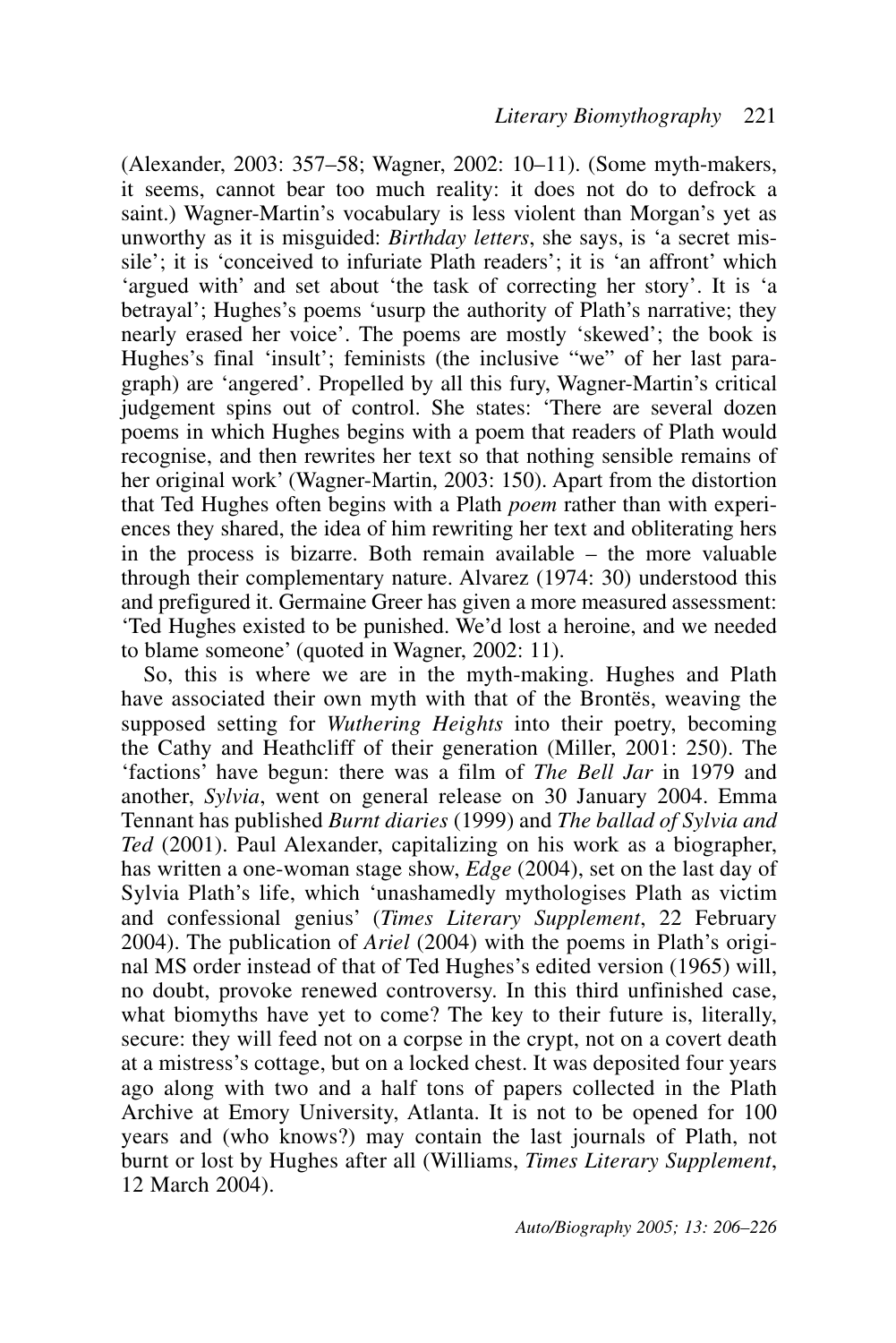#### **CONCLUSIONS**

My conclusions take the form of 10 brief reflections on the notion of biomythography.

- Biomythography is a term that subverts any concept of life writing  $1)$ based on a simplistic account of supposed 'facts'. It acknowledges the importance of context and historicity; but, more than that, it reflects the ways in which what we take as facts are subject to narrative representation and cultural mutability (Denzin, 1989: 81). Lucasta Miller's The Brontë myth (2001: x), is the most explicit example but instances of the metabiographical interest she demonstrates are evident too in several recent biographical studies. For example: the opening and closing chapters, entitled 'Biography' and 'Biographer', that frame Hermione Lee's Virginia Woolf (1997): Jonathan Bates's description of his book, The genius of Shakespeare  $(1997; x)$  as 'a kind of biography', one which covers not only the life of the man but the living body of his 'words and stage images'; and Adam Sisman's account of Boswell the biographer, rather than Boswell the man, and his 'presumptuous task' in writing his Life of Dr Johnson (Sisman, 2001). In such books, literary biography has begun to interrogate itself. Reflexiveness is their common quality, one shared with Ackroyd's *Dickens*. They recognize in different ways that literary biography deals not only with life stories but with biomyths.
- Biomythography dissolves the distinction between the 'actual life'  $(2)$ and the 'posthumous life', between the period of the biographee's existence and the period of biographical interpretation that succeeds it. Successive biographies ineluctably take account of their antecedents and perceive the subject's life through a historical lens that, tantalizingly, both clarifies and obscures. It offers a sharper focus on facts, yet becomes more opaque as the myths mutate over time and become absorbed into the biographer's vision.
- Virginia Woolf was right biography is an impossibility (Woolf, 1967:  $3)$ 234). Fact, fiction and myth (not to mention forgery, lies and innocent error) are so interwoven in our perceptions of human lives that 'life writings' must not assume to tell the truth. Holmes's description of biography as 'inventing the truth' (Holmes in Batchelor, 1995: 18) reminds us that the genre is a construct of historical narrative. Biomythography is a way of expressing this and of indicating the sort of truths that myths tell: not literal truths but symbolic ones. We must resist the pressure for a single, legalistic 'truth' (Rose, 1992: 104–05); at best, it is a mere convenience, an attempt at fairness or balance. Biography must embrace the more difficult concept of multiple 'truths', versions of the self as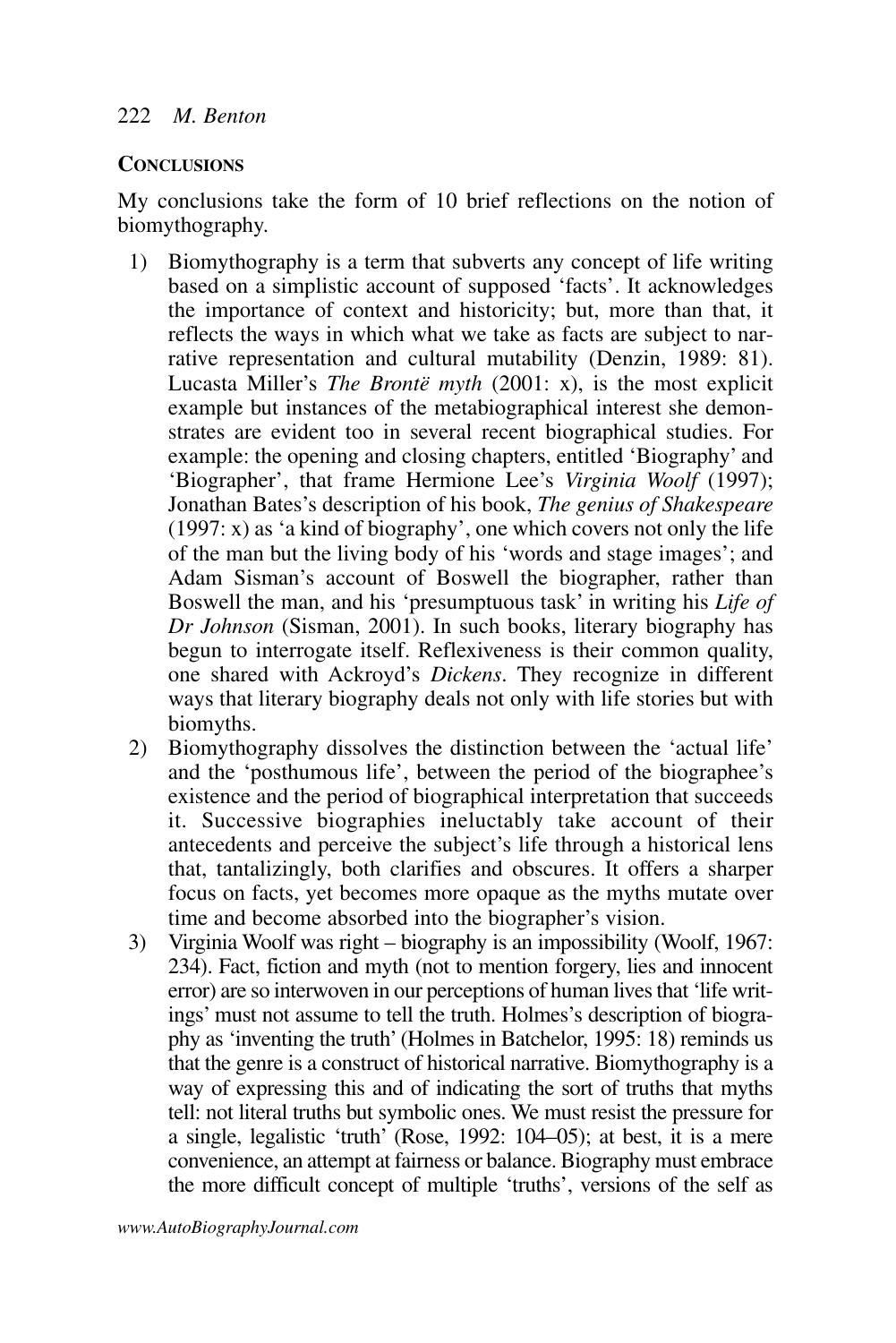expressed in different contexts, driven by different motives, for a variety of purposes (Denzin, 1989: 81). Cultural myths, as indicated earlier, are malleable; so are the 'truths' they carry.

- Biomythography signals that there is no such thing as 'the definitive 4) biography $\dot{ }$  – a phrase that still occurs frequently and indicates our psychological need for certainty more than anything else.
- Biomythography acknowledges our 'unconscious hunger for explanatory  $5)$ myths'. The phrase is again Richard Holmes's, writing recently about the Shelley myth (The Guardian Review, 24 January 2004). 'We like our "lives", he goes on, 'to conform to archetypes, or fables, or even fairy tales ... myths are easily formed but difficult to change'. As I have argued, we need our heroes and heroines, celebrities and idols, saints and martyrs – they are the leading characters in these explanatory myths.
- Biomythography is as susceptible to a gendered concept of charac- $6)$ ters and roles as traditional myths and fairy tales are. (The latter, particularly, have been reconceived in recent decades with books like the aptly titled, The practical princess and other liberating fairy tales, Williams, 1980). It will not have escaped the reader's notice that, of my four writers, the men are portrayed as heroes, the women as martyrs. Feminists have seen both women as martyred on the patriarchal cross. In Charlotte Brontë's case, she is the martyred saint to Christian duty and Victorian respectability  $-$  both things controlled by being the daughter of a vicar and, latterly, the wife of another one – and subject to all the constraints of male-dominated, nineteenth-century provincial England. Sylvia Plath has become a secular martyr in our post-Christian society, her life dominated by the spectral love affair with her father, and her death seen as directly attributable to her husband's infidelity. While feminism has a good deal more to offer (Rose, 1992; Malcolm, 1995) than the vandalism and abuse of its extremists in explicating the gender roles inherent in biomythography, it is surprising to find that a standard account of psychobiography, published at a time when the Plath story was at its height, ignores her case completely, citing instead the safer instances of Emily Dickinson and Virginia Woolf (Runyan, 1984).
- The fictionalizing of personal experience in Jane Eyre, Villette, Childe 7) Harold and David Copperfield moves into a new dimension with The Bell Jar and Ariel. With Sylvia Plath, we have a myth within a myth. The autobiographical compass swings 180 degrees with these fictions: whereas Charlotte Brontë, Byron and Dickens drew upon their own lives and externalized their experiences in their art, Plath uses her art to interrogate her life, constantly internalizing and reliving, dramatizing and analysing her experiences in her effort to exorcize her past and understand it. Hughes describes her poems as 'chapters in a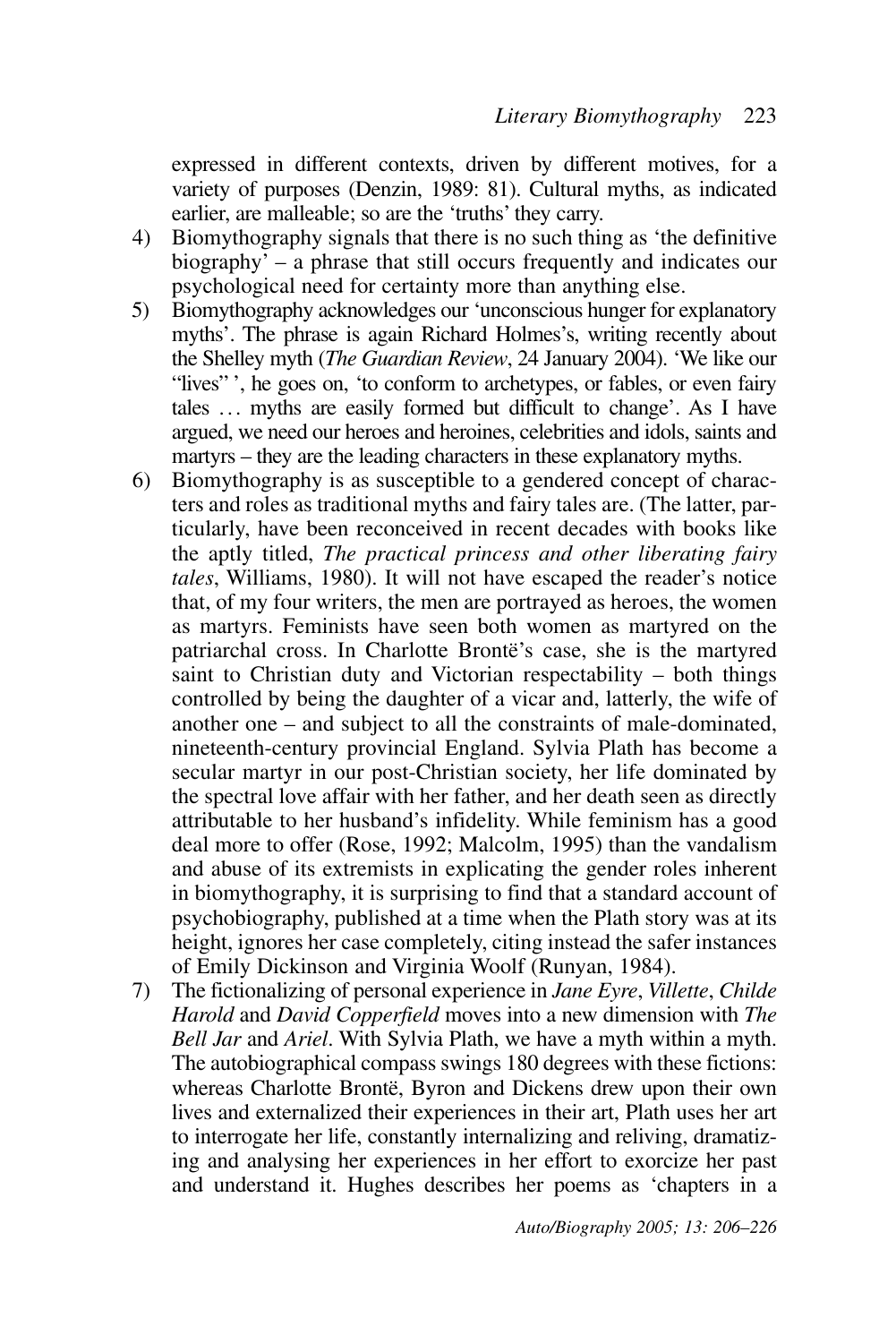mythology' (Hughes in Newman, 1971: 187). The personal myth she created lies inside the cultural myth that has grown up since her death. Richard Murphy, the Irish poet whom Sylvia Plath visited in 1962, speaks of her then as sowing the 'seeds of the future myth of her martyrdom' (Stevenson, 1989: 245, 352). Literary biography is uniquely susceptible to the biomyths created by its subjects' writings.

- Biomythography needs a good death. Often it will act as the prologue 8) to a 'life' as it does in Ackroyd's *Dickens*; sometimes its importance is enshrined in a title, as in Hayman's *The death and life of Sylvia Plath.* If it is premature, youthful, violent, in a good cause – so much the better. Of my main examples, Dickens is the only one to outlive the '30-somethings'. And even then we find Claire Tomalin promoting a new version of his final hours. Death defines the 'life' with its mythic shadow as well as its chronological full stop.
- Biomythography is a process of gathering and organizing the scat-9) tered fragments of the past to meet the needs of the present. Actual living is experienced as an unpredictable mixture of the known and the unforeseen, of planning and serendipity. Yet its biographical representation into holistic narrative patterns is more than the mere ordering of events; for biomythography acknowledges a sense of fate in this narrativizing, recognizing that the 'lives' of those we mythologize assume a predetermined character as we look back retrospectively for the 'red thread' linking beginnings, middles and ends. This urge to create a uni-directional, teleological reading of a literary life reflects our profound human needs both to define a consistent sense of identity and to give shape and coherent meaning to the pattern of events that make up an individual's life.
- For, biomythography is all we have. Poets and novelists, writers and  $10)$ readers of biography, all have to live with 'epistemological insecurity' (Malcolm, 1995; 154). Faced with the fumbling uncertainties of selfknowledge and the limitations of knowing another's life, we mask our instability and partial ignorance with myths. Suspending our disbelief is not an option with biography. This is not the 'as if' of fiction; it's real life and we want to know about it. Life writing cannot sustain the anxiety of uncertainty: so its writers and readers keep it at bay by perpetuating the necessary myths – which is why, in this article, I have urged the insertion of 'myth' into our concept of 'biography'.

## **REFERENCES**

Ackroyd, P. 1999: Dickens. London: Vintage. Alexander, P. 1991/2003: Rough magic. A biography of Sylvia Plath. New York: Da Capo Press.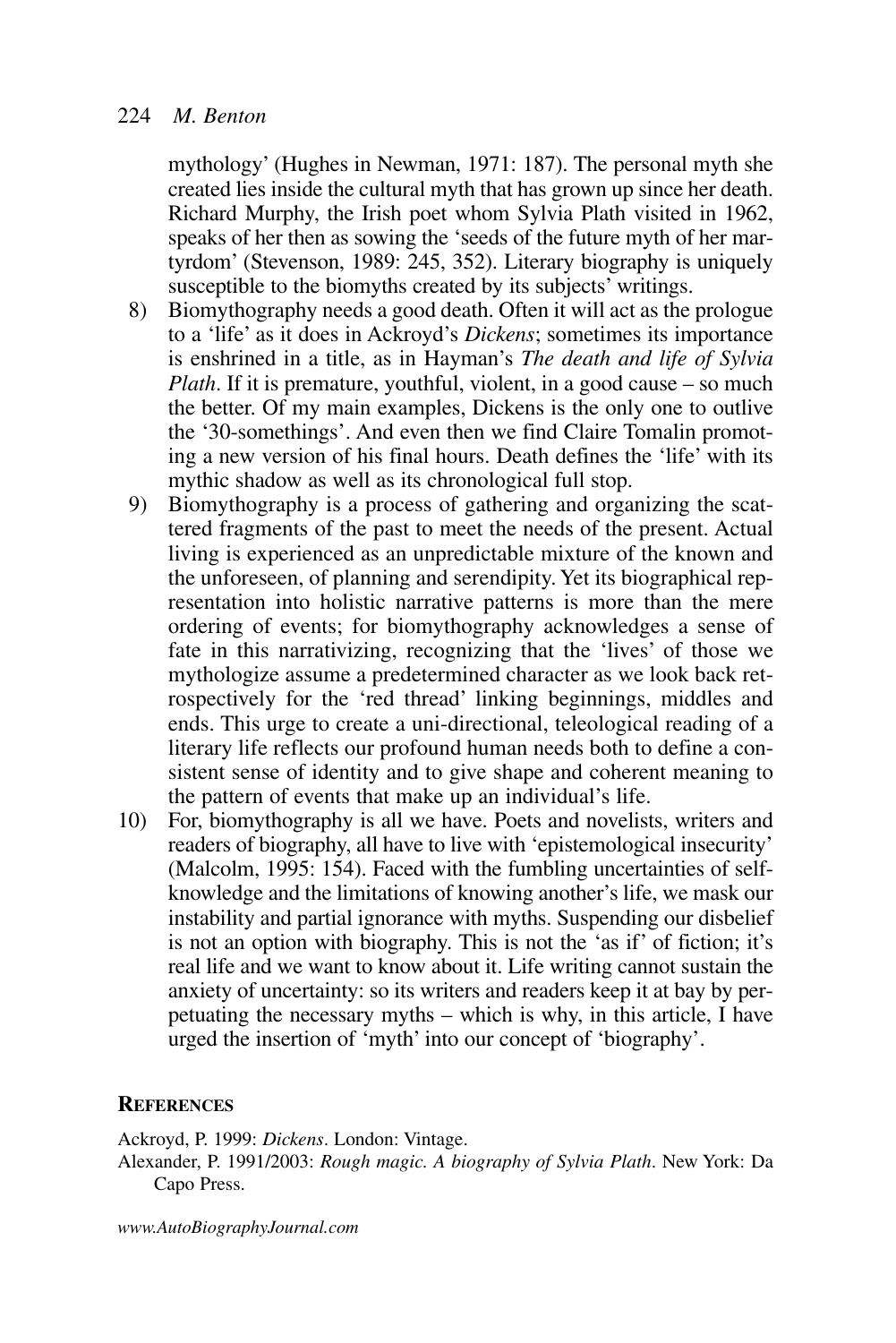- Altick, R.D. 1965: Lives and letters. A history of literary biography in England and America. New York: Alfred A. Knopf.
- Alvarez, A. 1974: The savage God: A study in suicide. Harmondsworth, UK: Penguin. Barker, J. 1994; The Brontës, London: Phoenix.
- Bate, J. 1997: The Genius of Shakespeare. London: Picador.
- Bell, C. 1985: Editor's preface to the new [1850] edition of Wuthering Heights. In Daiches, D., editor, Emily Brontë, Wuthering Heights, Harmondsworth. UK: Penguin, 37-41.
- Byatt, A.S. 1991: Possession. A romance. London: Vintage.
- Chesterton, G.K. 1975: Charles Dickens, London: Burns and Oates.
- Christiansen, R. 1989: Romantic affinities. Portraits from an age 1780-1830. London: Sphere Books.
- Denzin, N.K. 1989: Interpretive biography. Qualitative research methods, Vol. 17. London: Sage Publications.
- Eisler, B. 2000: Byron. Child of passion, fool of fame. Harmondsworth, UK: Penguin. Feinstein, E. 2002: Ted Hughes. The life of a poet. London: Phoenix.
- Frye, N. 1957: The anatomy of criticism. Princeton, NJ: Princeton University Press.
- Gaskell, E. 1975; The life of Charlotte Brontë, Harmondsworth, UK; Penguin,
- Gilbert, S.M. and Gubar, S. 1979: The madwoman in the attic. The woman writer and the nineteenth-century literary imagination. New Haven, CT and London: Yale University Press.
- Gordon, L. 1994: Charlotte Brontë. A passionate life. London: Vintage.
- Hayman, R. 2003: The death and life of Sylvia Plath. Stroud, UK: Sutton Publishing.
- Holmes, R. 1995: Inventing the truth. In Batchelor, J., editor, *The art of literary* biography, Oxford: The Clarendon Press, 17–23.
- Hughes, T. 1994: Winter pollen. Occasional prose. London: Faber.
- -1998: Birthday letters. London: Faber.
- Johnson, E. 1986: Charles Dickens. His tragedy and triumph. Harmondsworth, UK: Penguin.
- Kaplan, F. 1988: Dickens. A biography. London: Hodder and Stoughton.
- Lee, H. 1997: Virginia Woolf. London: Vintage.
- MacCarthy, F. 2003: Byron. Life and legend. London: Faber.
- Malcolm, J. 1995: The silent woman. Sylvia Plath and Ted Hughes. London: Macmillan.
- Miller, L. 2001: The Brontë myth. London: Jonathan Cape.
- Newman, C., editor, 1971: The art of Sylvia Plath. A symposium. Bloomington and London: Indiana University Press.
- Plath, S. 1965: Ariel. London: Faber.
- Rose, J. 1992: The haunting of Sylvia Plath. Cambridge, MA: Harvard University Press.
- Runyan, W. McKinley, 1984: Life histories and psychobiography. Explorations in theory and method. New York and Oxford: Oxford University Press.
- Sisman, A. 2001: *Boswell's presumptuous task. Writing the life of Dr Johnson.* Harmondsworth, UK: Penguin.
- Stevenson, A. 1989: Bitter fame. A life of Sylvia Plath. London: Viking.
- Tennant, E. 1999: Burnt diaries. London: Canongate.
	- -2001: The ballad of Sylvia and Ted. New York: Henry Holt.